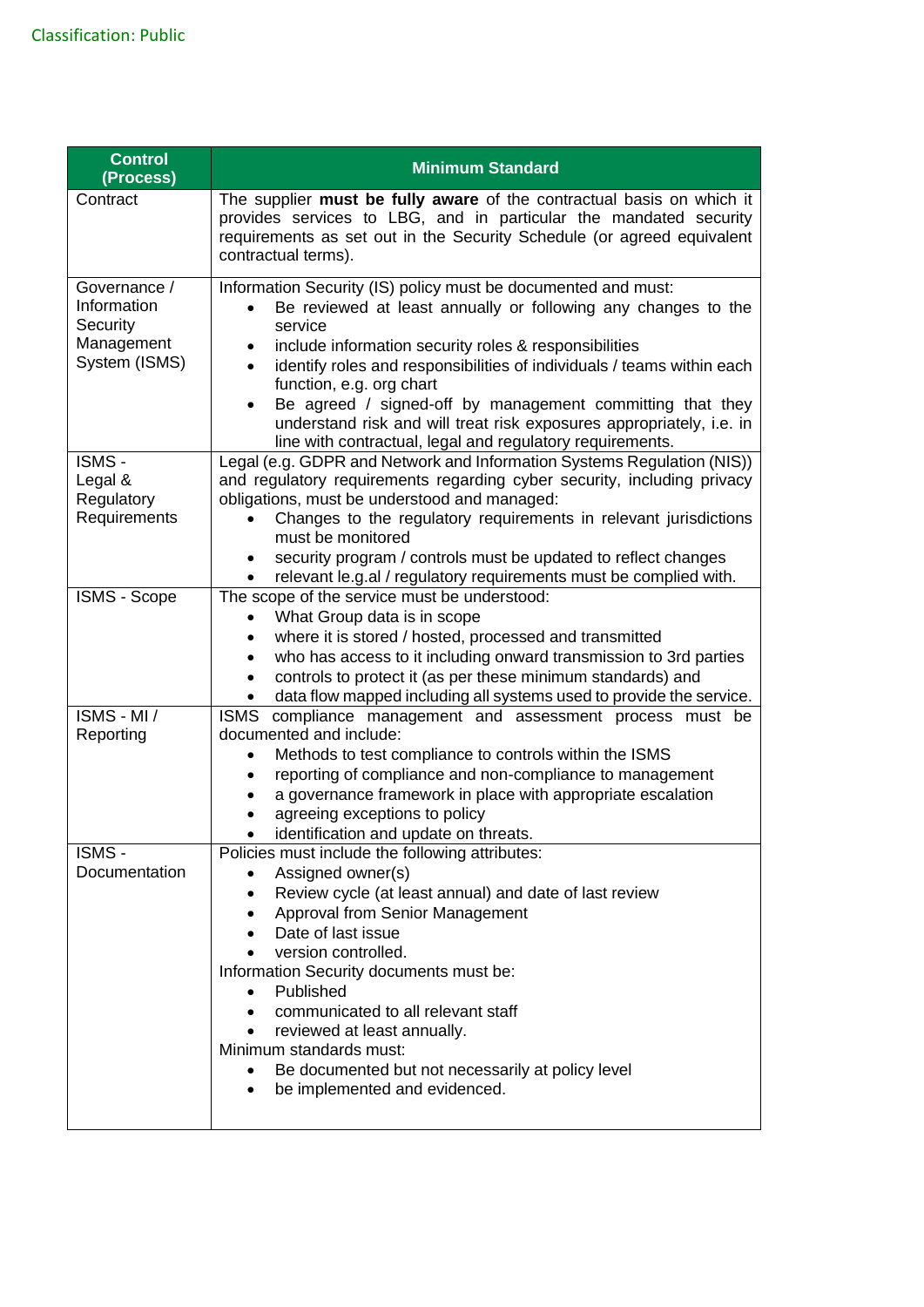| <b>ISMS</b> - Training | Staff must know how to protect LBG customers and their data:                                                                          |
|------------------------|---------------------------------------------------------------------------------------------------------------------------------------|
| (standard)             | All relevant staff must complete relevant security awareness                                                                          |
|                        | training before working on or supporting any service provided to                                                                      |
|                        | LBG                                                                                                                                   |
|                        | staff complete the training annually<br>٠                                                                                             |
|                        | staff knowledge is tested to validate a user's understanding of                                                                       |
|                        | topics covered                                                                                                                        |
|                        | Training exceptions must be reported to LBG<br>٠<br>Non-compliance is identified, recorded and tracked                                |
|                        | Training content is reviewed annually.                                                                                                |
| <b>ISMS - Training</b> | Training & Awareness media must be reviewed annually to ensure it                                                                     |
| (review)               | remains aligned to industry good practice                                                                                             |
| <b>ISMS - Training</b> | Reports / MI should be created and communicated to senior staff and LBG                                                               |
| (MI)                   | highlighting any non-compliance:                                                                                                      |
|                        | non-compliance is identified, i.e. people who have not completed                                                                      |
|                        | training and / or the test and                                                                                                        |
|                        | non-compliance<br>is managed,<br>e.g. escalation<br>senior<br>to                                                                      |
|                        | management.                                                                                                                           |
| <b>Cyber Security</b>  | In line with ISMS policy, all staff with access to LBG information and / or                                                           |
| Training               | provision of processes / services to LBG must undergo Information Security                                                            |
|                        | training.                                                                                                                             |
| Risk -                 | Information & Cyber Security risks must be identified, documented, owned,                                                             |
| Management             | regularly reviewed, and tracked through to resolution / risk acceptance.                                                              |
|                        |                                                                                                                                       |
| Risk - threats         | Outsider threat knowledge must be kept up to date e.g. attending forums                                                               |
|                        | and / or external communications such as newsletters and knowledge must                                                               |
|                        | be dispersed within the organisation.                                                                                                 |
| Asset                  | There must be documented procedures in place to ensure that a current,                                                                |
| Management -           | complete, and accurate information asset inventory is maintained at all                                                               |
| policy                 | times:                                                                                                                                |
|                        | Planning: Establish and verify asset requirements<br>$\bullet$                                                                        |
|                        | Acquisition: Appropriate and fit for purpose<br>Operation and Maintenance: Application and management of an                           |
|                        | asset, including maintenance and support lifecycle management                                                                         |
|                        | (e.g. tracking of End of Life/Support) and                                                                                            |
|                        | Decommissioning & Disposal.                                                                                                           |
| Asset                  | The asset register must:                                                                                                              |
| Management -           | Include physical devices & systems; software applications &                                                                           |
| register               | platforms including websites; external IT systems; critical supplier                                                                  |
|                        | relationships; virtual / cloud-based assets                                                                                           |
|                        | be kept up to date                                                                                                                    |
|                        | be tested to ensure compliance (e.g. annual check all applications                                                                    |
|                        | are included plus sample test of supporting assets every quarter)<br>include classification of the asset to at least LBG's standards. |
|                        |                                                                                                                                       |
|                        |                                                                                                                                       |
|                        |                                                                                                                                       |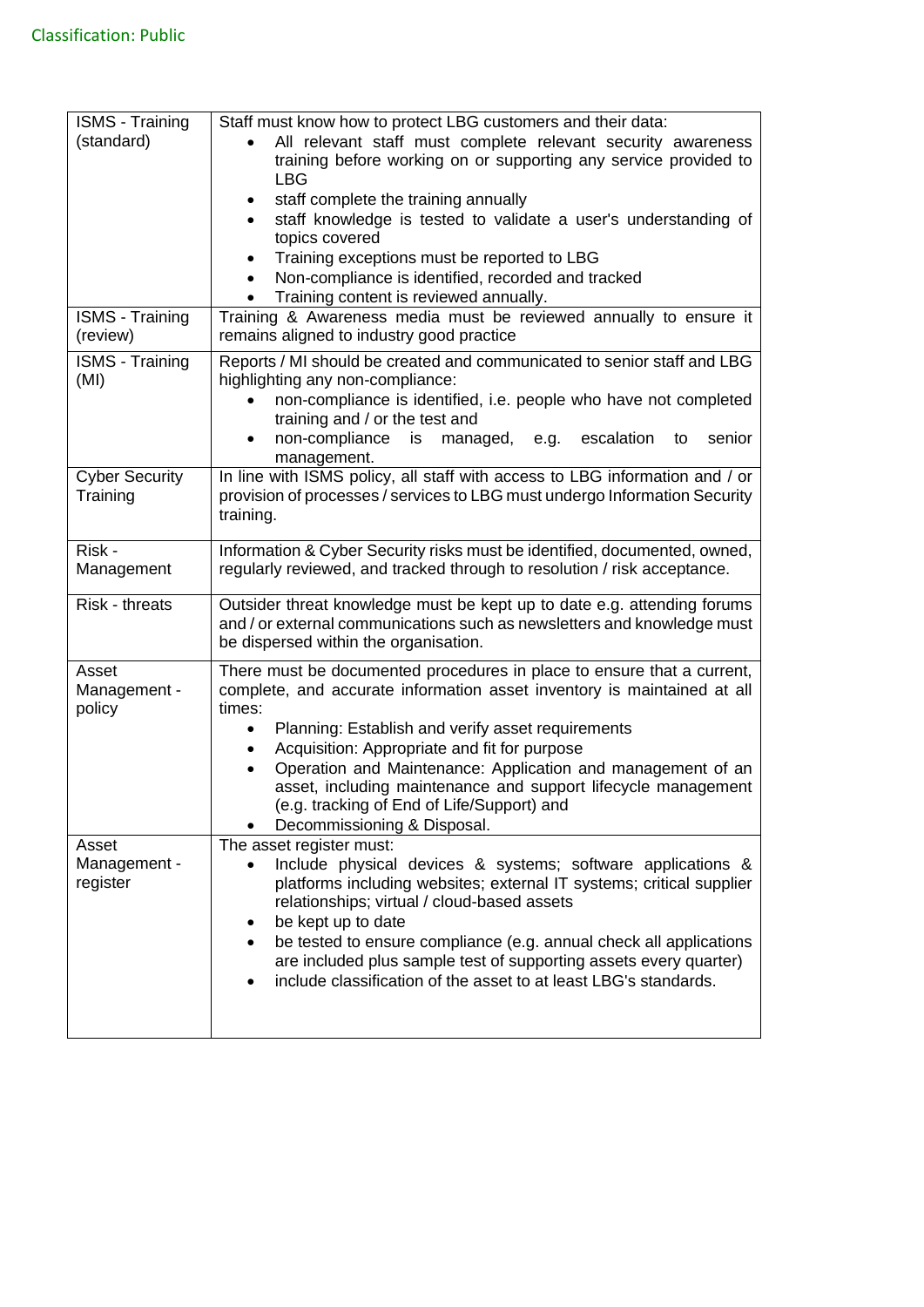| Investigation         | There must be a documented policy / procedure that establishes                                                  |
|-----------------------|-----------------------------------------------------------------------------------------------------------------|
| authorisation         | management responsibilities and procedures for a quick, effective and                                           |
|                       | orderly response to incidents including:                                                                        |
|                       | Availability of<br>copies of<br>Incident<br>offline<br>Management<br>$\bullet$                                  |
|                       | playbooks/procedures                                                                                            |
|                       | categorisation, e.g. type and potential impact, and how to manage                                               |
|                       | them                                                                                                            |
|                       |                                                                                                                 |
|                       | triage and corrective actions to support SLAs<br>$\bullet$                                                      |
|                       | root cause and trend analysis<br>$\bullet$                                                                      |
|                       | escalation internally and when LBG would be notified<br>$\bullet$                                               |
|                       | engagement of specialist companies, e.g. who, for what type of<br>$\bullet$<br>incident and how to contact them |
|                       |                                                                                                                 |
|                       | reasonable access to necessary information to assist in any LBG /<br>$\bullet$                                  |
|                       | Supplier investigation                                                                                          |
|                       | process if criminal or wrongdoing are suspected<br>$\bullet$                                                    |
|                       | containment, preservation of evidence                                                                           |
|                       | out-of-band communication tooling segregated from enterprise<br>network.                                        |
|                       | Incidents include but not limited to:                                                                           |
|                       | Social Media<br>$\bullet$                                                                                       |
|                       | Unauthorised logical access<br>$\bullet$                                                                        |
|                       | Unauthorised physical access.<br>$\bullet$                                                                      |
| <b>Joiners Movers</b> | What, how and when access is provisioned and removed must be                                                    |
| Leavers (JML) -       | documented, e.g. User Access Policy (this may be LBG-owned for LBG                                              |
| policy                | systems).                                                                                                       |
|                       | Must include Joiners Movers Leavers (JML) process                                                               |
|                       | authorisation for change<br>$\bullet$                                                                           |
|                       | re-enablement / reactivation of accounts where disabled for long-<br>$\bullet$                                  |
|                       | term leave must include authorisation by the Line Manager                                                       |
|                       | any circumstances allowing pre-approval, e.g. setup of a laptop<br>$\bullet$                                    |
|                       | allows for setup of remote access                                                                               |
|                       | where colleagues are permanent or hybrid homeworkers, access<br>$\bullet$                                       |
|                       | to systems and data must be reviewed to determine it is suitable                                                |
|                       | for the role and recertified quarterly                                                                          |
|                       | privileged access / special accounts                                                                            |
|                       | least privilege / Segregation of Duties (SoD)                                                                   |
|                       | management of shared / system accounts                                                                          |
|                       | recycling equipment<br>٠                                                                                        |
|                       | roles, abilities and functions defined and documented including                                                 |
|                       | trust / permissions (e.g. read only)                                                                            |
| Application -         | Someone, e.g. an Application Owner, must be accountable for access to                                           |
| ownership             | the system, either through policy or technical control:                                                         |
|                       | Specified people may only grant access to the system                                                            |
|                       | access can only be granted after approval provided                                                              |
|                       | segregation of Duties must be followed, i.e. authorisers cannot also                                            |
|                       | be system administrators or perform any other function which                                                    |
|                       | would allow authorisation and completion of a request                                                           |
|                       | 'Least privilege', i.e. access is based on role and function, and                                               |
|                       | Access Control Lists (ACLs) must be maintained for each system.                                                 |
|                       |                                                                                                                 |
|                       |                                                                                                                 |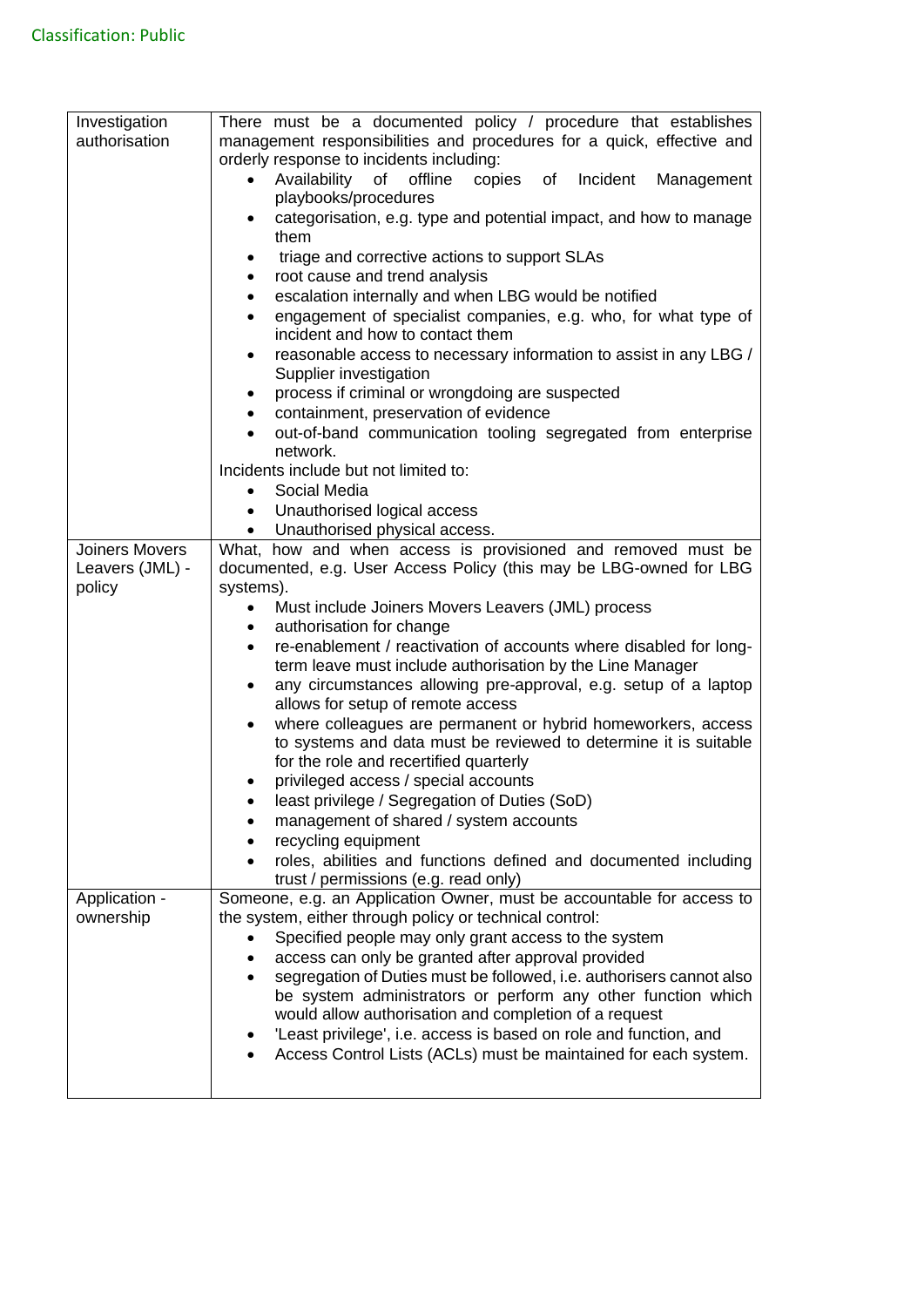| Application -<br><b>Privilege Access</b>  | In addition to standard user access controls, controls on privileged<br>(including administrator) access must include:<br>User accounts with privileged access must have this clearly<br>attributed (e.g. recorded in the account properties), and be subject<br>to user access reviews at least every 6 months<br>the privileged access provisioning and review process must include<br>$\bullet$<br>and record approvals appropriate to the level and type of access<br>being granted, and be mindful of any potential for privileged access<br>to override segregation of duties controls<br>privileged User access to be logged, tracked and reported<br>any privileged action in any environment where LBG data is |
|-------------------------------------------|-------------------------------------------------------------------------------------------------------------------------------------------------------------------------------------------------------------------------------------------------------------------------------------------------------------------------------------------------------------------------------------------------------------------------------------------------------------------------------------------------------------------------------------------------------------------------------------------------------------------------------------------------------------------------------------------------------------------------|
|                                           | handled or stored must be demonstrably linked to an agreed and<br>approved change/service request<br>elevated access privile.g.es must only be invoked where required                                                                                                                                                                                                                                                                                                                                                                                                                                                                                                                                                   |
|                                           | and their use limited (as far as is practical) to the context in which<br>they are required                                                                                                                                                                                                                                                                                                                                                                                                                                                                                                                                                                                                                             |
|                                           | standard user activities such as accessing email or the internet<br>must not be permitted while elevated access privile.g.es are<br>invoked, and                                                                                                                                                                                                                                                                                                                                                                                                                                                                                                                                                                        |
|                                           | strong authentication is required in order to use elevated access<br>privileges.                                                                                                                                                                                                                                                                                                                                                                                                                                                                                                                                                                                                                                        |
| Application -                             | Any unauthorised information disclosure must:                                                                                                                                                                                                                                                                                                                                                                                                                                                                                                                                                                                                                                                                           |
| Incident                                  | Follow Incident Management policy                                                                                                                                                                                                                                                                                                                                                                                                                                                                                                                                                                                                                                                                                       |
| Management                                | lead to an immediate review of current least / privilege access<br>$\bullet$                                                                                                                                                                                                                                                                                                                                                                                                                                                                                                                                                                                                                                            |
|                                           | standards.                                                                                                                                                                                                                                                                                                                                                                                                                                                                                                                                                                                                                                                                                                              |
| Protection of                             | The supplier must have a documented and adhered to password policy /                                                                                                                                                                                                                                                                                                                                                                                                                                                                                                                                                                                                                                                    |
| authentication                            | processes including:                                                                                                                                                                                                                                                                                                                                                                                                                                                                                                                                                                                                                                                                                                    |
| information                               | Passwords must be changed in the event of a compromise, real or<br>$\bullet$                                                                                                                                                                                                                                                                                                                                                                                                                                                                                                                                                                                                                                            |
|                                           | suspected                                                                                                                                                                                                                                                                                                                                                                                                                                                                                                                                                                                                                                                                                                               |
|                                           | process for password change / reset<br>٠                                                                                                                                                                                                                                                                                                                                                                                                                                                                                                                                                                                                                                                                                |
|                                           | only allowing passwords to be issued to the correct individual                                                                                                                                                                                                                                                                                                                                                                                                                                                                                                                                                                                                                                                          |
|                                           | password changes upon first logon must be enforced; this includes                                                                                                                                                                                                                                                                                                                                                                                                                                                                                                                                                                                                                                                       |
|                                           | a password reset where a manager or IT desk may know the<br>password                                                                                                                                                                                                                                                                                                                                                                                                                                                                                                                                                                                                                                                    |
|                                           | vendor supplied default passwords and security settings must be<br>changed                                                                                                                                                                                                                                                                                                                                                                                                                                                                                                                                                                                                                                              |
|                                           | passwords must be stored using one-way encryption, e.g. hashing.<br>$\bullet$                                                                                                                                                                                                                                                                                                                                                                                                                                                                                                                                                                                                                                           |
| Secure System<br>Access<br>Authentication | Where supplier policy states that National Institute of Standards and<br>Technology (NIST) or any other industry standard is followed, this must be<br>documented and referenced including how the standard is met / not met:                                                                                                                                                                                                                                                                                                                                                                                                                                                                                           |
|                                           | Where a supplier does not follow a standard, the following requirements<br>must be met:                                                                                                                                                                                                                                                                                                                                                                                                                                                                                                                                                                                                                                 |
|                                           | Short passwords:                                                                                                                                                                                                                                                                                                                                                                                                                                                                                                                                                                                                                                                                                                        |
|                                           | Min Length $= 8$<br>$\bullet$                                                                                                                                                                                                                                                                                                                                                                                                                                                                                                                                                                                                                                                                                           |
|                                           | users cannot re-use the previous 5 passwords                                                                                                                                                                                                                                                                                                                                                                                                                                                                                                                                                                                                                                                                            |
|                                           | expires after 90 days<br>$\bullet$                                                                                                                                                                                                                                                                                                                                                                                                                                                                                                                                                                                                                                                                                      |
|                                           | 5 unsuccessful attempts                                                                                                                                                                                                                                                                                                                                                                                                                                                                                                                                                                                                                                                                                                 |
|                                           | locked out for 20 mins.                                                                                                                                                                                                                                                                                                                                                                                                                                                                                                                                                                                                                                                                                                 |
|                                           | Long passwords:                                                                                                                                                                                                                                                                                                                                                                                                                                                                                                                                                                                                                                                                                                         |
|                                           | Min Length $= 12$<br>$\bullet$                                                                                                                                                                                                                                                                                                                                                                                                                                                                                                                                                                                                                                                                                          |
|                                           | users cannot re-use the previous 10 passwords<br>$\bullet$                                                                                                                                                                                                                                                                                                                                                                                                                                                                                                                                                                                                                                                              |
|                                           | expires after 90 days                                                                                                                                                                                                                                                                                                                                                                                                                                                                                                                                                                                                                                                                                                   |
|                                           |                                                                                                                                                                                                                                                                                                                                                                                                                                                                                                                                                                                                                                                                                                                         |
|                                           | 5 unsuccessful attempts<br>locked out for 60 mins.                                                                                                                                                                                                                                                                                                                                                                                                                                                                                                                                                                                                                                                                      |
|                                           |                                                                                                                                                                                                                                                                                                                                                                                                                                                                                                                                                                                                                                                                                                                         |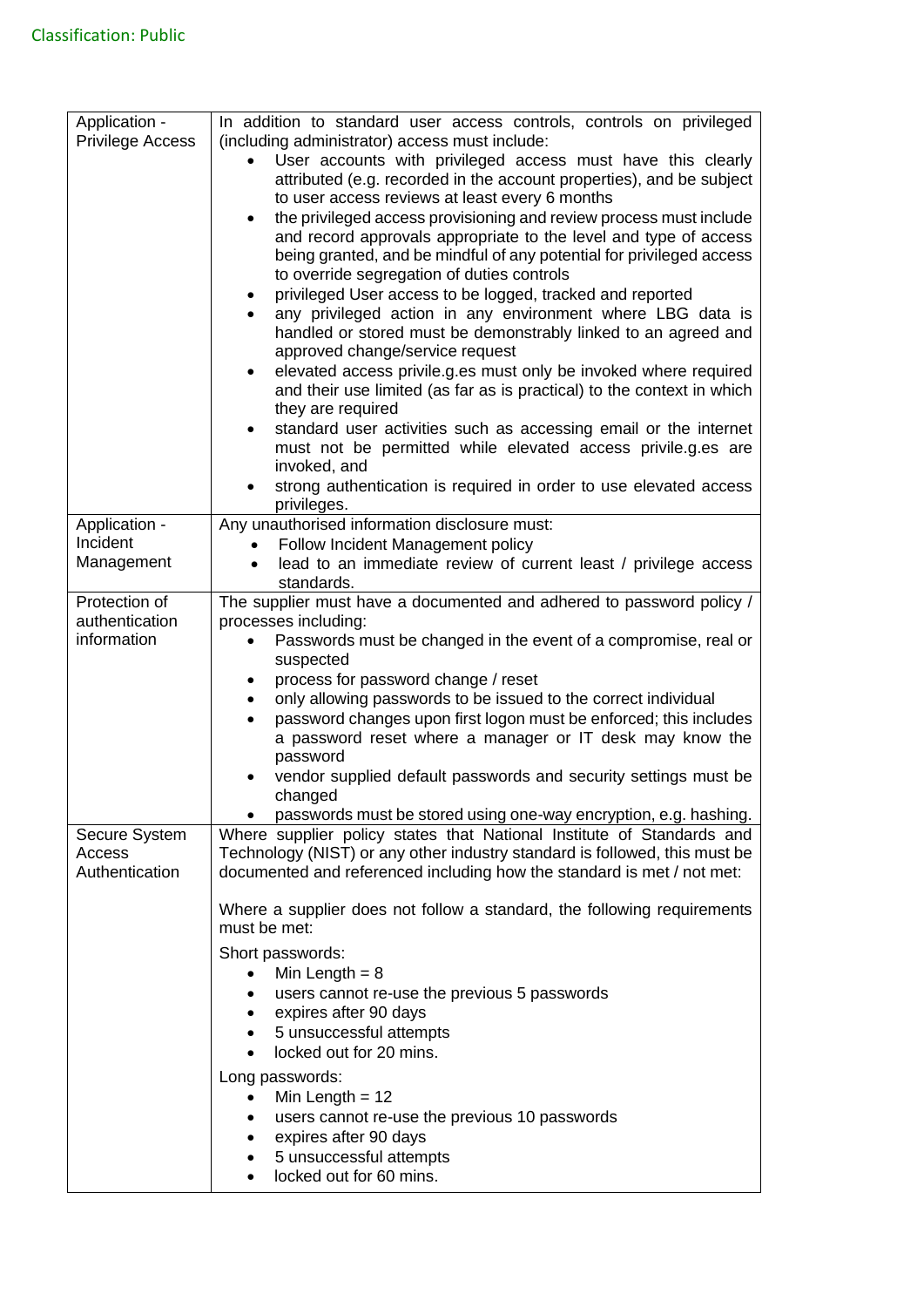|                                  | Privileged passwords:                                                                                          |
|----------------------------------|----------------------------------------------------------------------------------------------------------------|
|                                  | Min Length $= 14$                                                                                              |
|                                  | users cannot re-use the previous 5 passwords                                                                   |
|                                  | expires after 30 days                                                                                          |
|                                  | 3 unsuccessful attempts                                                                                        |
|                                  | locked out for 60 mins.                                                                                        |
| Password -                       | All suppliers must meet the following:                                                                         |
| requirements                     | Passwords Must Meet Complexity Requirements (3 out of upper                                                    |
|                                  | case / lower case / numbers / special characters)                                                              |
|                                  | user session must time out after a defined period of inactivity not                                            |
|                                  | greater than 30 minutes.                                                                                       |
| Logical Identity                 | There must be a documented mandate, e.g. policy and / or procedure,                                            |
| Configuration                    | requiring the assignment of unique system ID:                                                                  |
|                                  | The ID must be associated to a sole, identifiable individual; and                                              |
|                                  | includes all accounts involved in the operational aspects of the<br>$\bullet$                                  |
|                                  | service provided including administrator, root, privileged accounts                                            |
|                                  | or similar                                                                                                     |
| Unique ID -<br>exceptions        | All known exceptions, e.g. application that does not support unique IDs or<br>administrator / master accounts: |
|                                  | Must follow a documented standard<br>$\bullet$                                                                 |
|                                  | any compensating controls, e.g. proactive monitoring of event logs,<br>$\bullet$                               |
|                                  | break-glass procedure (this is still a gap to LBG policy) must be                                              |
|                                  | recorded                                                                                                       |
|                                  | evidence maintained to prove who used what account, when and                                                   |
|                                  | for what                                                                                                       |
|                                  | ownership / accountability for the account and any changes.                                                    |
| Ownership of                     | Logs / records must be maintained in order to:                                                                 |
| Accounts and                     | Identify ownership of Group/Shared Accounts and/or Access                                                      |
| Groups                           | Groups for Systems involving The Group Information                                                             |
|                                  | when and to whom ownership was re-attributed.<br>Standards must enforce:                                       |
| Monitoring<br><b>User Access</b> | Annual recertification for standard accounts                                                                   |
|                                  | 6 monthly recertification for privileged accounts                                                              |
|                                  | method for tracking access and responses                                                                       |
|                                  | process for escalations.                                                                                       |
| Removal of                       | There must be documented standard(s) in place that explicitly defines the                                      |
| Access - policy                  | timeframe for the revocation of user accounts to system(s), e.g. application                                   |
|                                  | / database / operating system / building, involving The Group Information                                      |
|                                  | and include:                                                                                                   |
|                                  | <b>Revocation for movers</b><br>$\bullet$                                                                      |
|                                  | a process for emergency revocation<br>٠                                                                        |
|                                  | physical assets, e.g. laptops and door access tokens, must be                                                  |
| Removal of                       | returned on the last day of work.<br>Access must be removed:                                                   |
| Access - controls                | Within 24 hours / 1 working day of leaving<br>$\bullet$                                                        |
|                                  | immediately in cases of emergency revocation                                                                   |
|                                  | If an account has not been used for 31 days (unless otherwise<br>$\bullet$                                     |
|                                  | agreed with The Group)                                                                                         |
|                                  | on the last day of service for high-risk systems (e.g. AD, VPN,<br>DMS)                                        |
|                                  | not more than 5 business days following a user leaving or the                                                  |
|                                  | account is no longer required to provide the service.                                                          |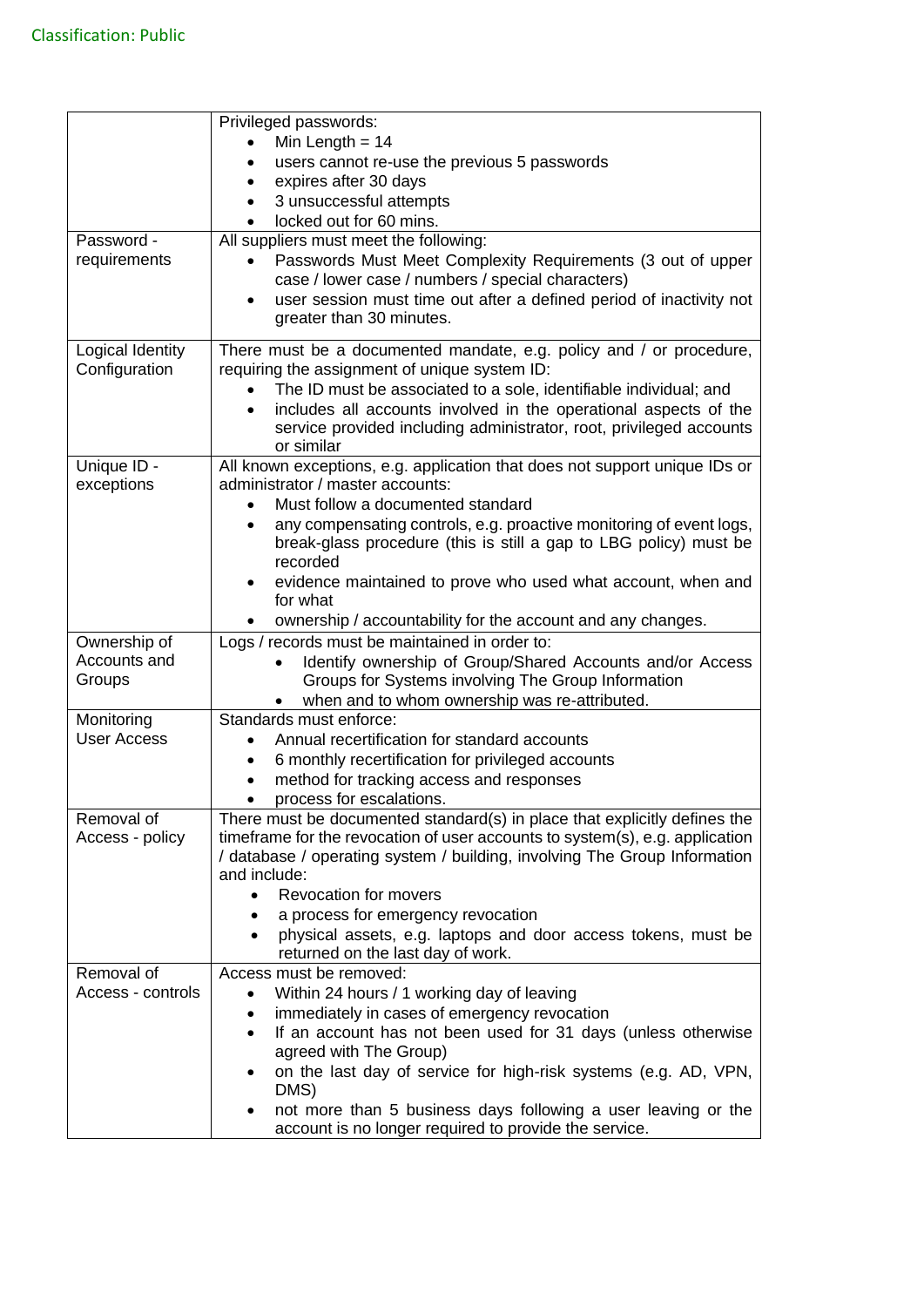| Removal of        | Logs must be maintained to evidence adherence to the procedure                  |
|-------------------|---------------------------------------------------------------------------------|
| Access - Logs     | including:                                                                      |
|                   | When removal of access was requested and by whom                                |
|                   | date & time user left                                                           |
|                   | date & time account was revoked.                                                |
| Remote /          | There must be a documented policy / procedure in place to ensure that all       |
| Administrative    | remote access must:                                                             |
| Access - policy   | Enforce Multi-Factor Authentication (MFA)<br>$\bullet$                          |
|                   | enforce encryption<br>$\bullet$                                                 |
|                   | require authorisation and approval prior to being granted<br>$\bullet$          |
|                   | be recertified periodically<br>$\bullet$                                        |
|                   | log events for possible breaches which must be reviewed                         |
|                   | $\bullet$<br>proactively                                                        |
|                   | restrict usage of private/personal VPNS<br>$\bullet$                            |
|                   | monitor locations of connecting devices and proactively review<br>$\bullet$     |
|                   | unexpected alerts                                                               |
|                   | ensure suspicious activity such as concurrent logins and differing              |
|                   | source geolocations is investigated.                                            |
| Remote /          | Technical controls must support the Remote Access policy / procedure:           |
| Administrative    | Enforce encryption of the transmission of LBG Confidential and<br>$\bullet$     |
| Access - controls | <b>Highly Confidential information</b>                                          |
|                   | log user activity including who connected, from what source IP<br>$\bullet$     |
|                   | ranges and when                                                                 |
|                   | restrict access to authorised individuals.                                      |
| Remote /          |                                                                                 |
| Administrative    | Support / management access must be provided securely:                          |
|                   | A dedicated secure network to provide management access to                      |
| Access -          | infrastructure (including cloud) must be used                                   |
| management        | access accounts for remote support must only be enabled for the                 |
| access /          | duration needed and monitored when in use                                       |
| consoles          | MFA enforced<br>$\bullet$                                                       |
|                   | access restricted to specific IP addresses.<br>$\bullet$                        |
| Logging and       | There must be a documented policy / procedure in place to record events:        |
| monitoring -      | Administration activities<br>$\bullet$                                          |
| policy            | activities of staff not associated with the Group work/environment<br>$\bullet$ |
|                   | events by privileged users / privileged access<br>$\bullet$                     |
|                   | instances of blocked events<br>$\bullet$                                        |
|                   | logs must be protected for the duration of their life (at least 12<br>$\bullet$ |
|                   | months)                                                                         |
|                   | logs must be proactively and reactively monitored.                              |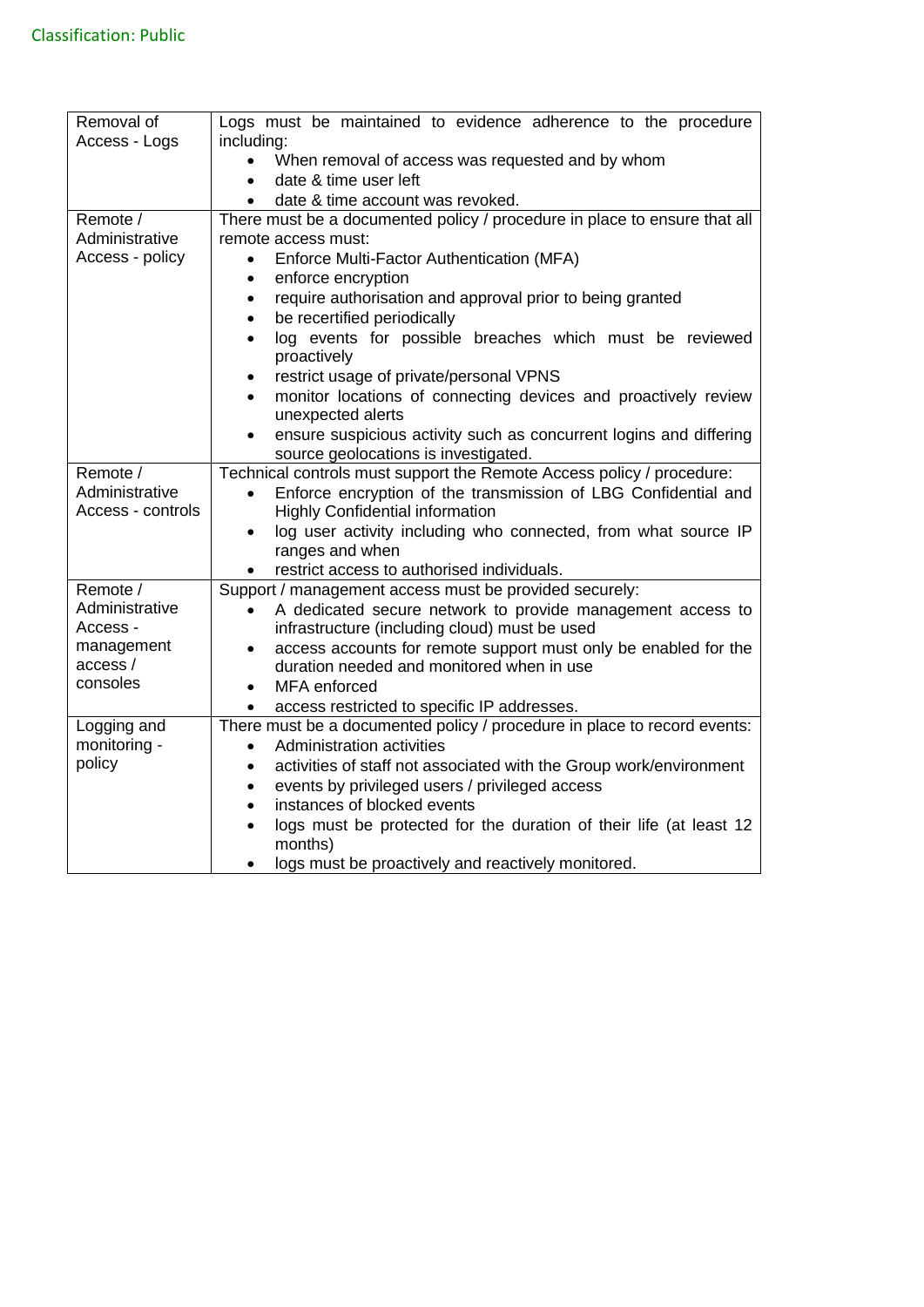| Logging and<br>monitoring -<br>config                  | Events recorded / logged must include at least:<br>All individual access to sensitive data<br>all actions taken by any individual with root or administrative<br>$\bullet$<br>privile.g.es<br>access to all audit trails<br>٠                                            |
|--------------------------------------------------------|--------------------------------------------------------------------------------------------------------------------------------------------------------------------------------------------------------------------------------------------------------------------------|
|                                                        | invalid logical access attempts<br>$\bullet$<br>use of and changes to identification and<br>authentication<br>mechanisms (e.g. creation of new accounts changes / elevation to<br>privileged accounts)<br>initialisation, stopping or pausing of audit logs<br>$\bullet$ |
|                                                        | creation and deletion of system level objects<br>$\bullet$<br>system logon/logoff (success and failure)<br>$\bullet$<br>use of escalated rights or administrative functions<br>$\bullet$                                                                                 |
|                                                        | access of sensitive system resources (success and failure)<br>٠<br>change or escalation of rights/privileges<br>$\bullet$<br>change to audit policies (success and failure)<br>$\bullet$<br>change to audit logs (success and failure)<br>$\bullet$                      |
|                                                        | AV and malware events<br>$\bullet$<br><b>Blocked device events</b><br>$\bullet$<br><b>IDPS</b> events<br>$\bullet$<br>changes made to virtual machine images regardless of their<br>$\bullet$                                                                            |
|                                                        | running state (e.g., dormant, off or running)<br>geo-locations of devices connecting remotely                                                                                                                                                                            |
| Logging and<br>monitoring -<br>storage and<br>security | Logs must be made available and protected from change / deletion:<br>Retained for a minimum period of 12 months<br>secured:<br>$\bullet$<br>physical and logical access to logs / log server must be<br>$\circ$<br>restricted                                            |
|                                                        | changes or deletion of logs creates an alert<br>$\circ$<br>log server segregated from the operational environment<br>$\circ$<br>event data are aggregated and correlated from multiple sources<br>and sensors.                                                           |
| Logging and<br>monitoring -<br>review and<br>reporting | Event logs must be monitored and proactively reviewed:<br>Events are analysed to understand attack targets and methods<br>data are aggregated and correlated from multiple sources and<br>٠<br>sensors<br>if manual, logs must be reviewed at least monthly.             |
| Logging and<br>monitoring -<br>review and<br>reporting | Alerts must be configured and issued when potential breaches have been<br>identified such as:<br><b>Brute force attacks</b><br>use of privileged command-line tools such as PowerShell                                                                                   |
|                                                        | unexpected traffic such as HTTP PUT or HTTP POST<br>٠<br>changes to or unexpected scheduled task execution                                                                                                                                                               |
|                                                        | Alerts must be investigated as potential incidents which must follow the<br>incident response procedure where appropriate.                                                                                                                                               |
| System time                                            | must be a documented approach to<br><b>There</b><br>maintaining<br>clock<br>synchronisation across all systems, which must include:<br>All systems ultimately derive their time from the same authoritative<br>$\bullet$<br>time source                                  |
|                                                        | time synchronisation status is subject to active monitoring or<br>regular checks (at least weekly), with any failures or out of band<br>devices being identified and investigated.                                                                                       |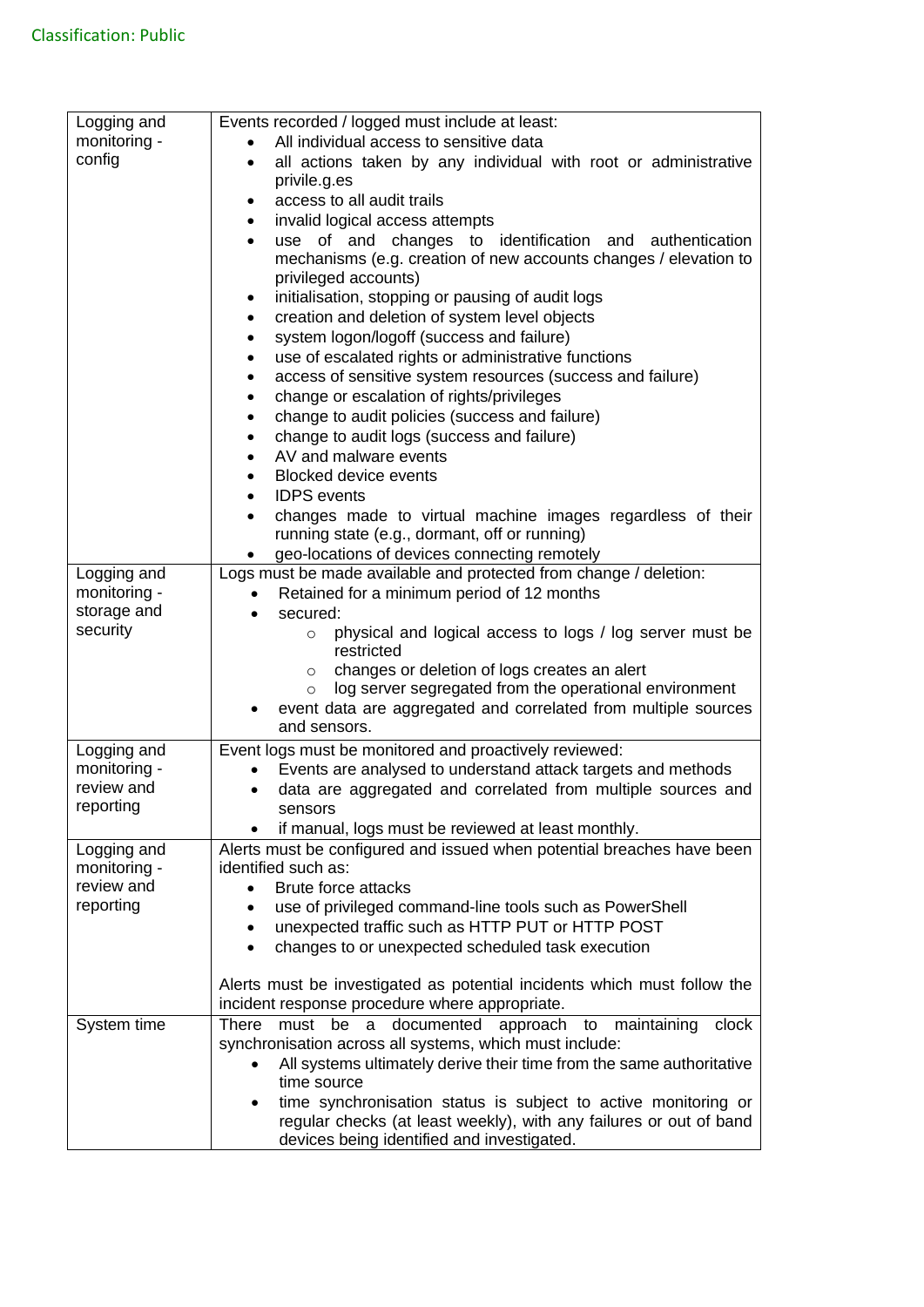| Data             | There must be a documented policy / procedure:                                                                                |
|------------------|-------------------------------------------------------------------------------------------------------------------------------|
| Classification - | LBG information must be classified<br>$\bullet$                                                                               |
| policy           | assets holding LBG information must be classified                                                                             |
|                  | LBG information must be protected in accordance with LBG<br>$\bullet$                                                         |
|                  | 'Information Protection Guidelines' (including through encryption in                                                          |
|                  | transit and at rest where applicable)                                                                                         |
|                  | unauthorised disclosure of LBG information is prohibited<br>٠                                                                 |
|                  | incidents must be reported<br>$\bullet$                                                                                       |
|                  | LBG information must only be stored on authorised systems, e.g.<br>$\bullet$                                                  |
|                  | specific applications, share drives and NOT local shares / drives.                                                            |
| DLP - data at    | LBG Confidential data at rest must be protected:                                                                              |
| rest             | Logical access controls must be applied to restrict access to those                                                           |
| (Confidential)   | working on Lloyds Banking Group engagement(s) only                                                                            |
|                  | LBG data must be logically separated from other client data, e.g.                                                             |
|                  | database, file share, etc.                                                                                                    |
| DLP - data at    | LBG Highly Confidential data at rest must be further protected:                                                               |
| rest (Highly     | Data at rest must be encrypted                                                                                                |
| Confidential)    | changing access permissions to the content e.g. making shareable<br>$\bullet$                                                 |
|                  | must be logged / recorded.                                                                                                    |
|                  |                                                                                                                               |
|                  | Where encryption is not possible, a risk assessment must be performed                                                         |
|                  | and agreed with LBG. All the following compensating controls must be                                                          |
|                  | considered:                                                                                                                   |
|                  | Structured data is hosted inside a data centre or technical room<br>$\bullet$                                                 |
|                  | strong access control, with regular access recertification (minimum<br>$\bullet$                                              |
|                  | every 3 months)                                                                                                               |
|                  | all access requests are subject to independent approval by<br>business area line management                                   |
|                  | all IT privileged accounts are managed (e.g. via CyberArk)                                                                    |
|                  | logging and monitoring are performed in compliance with LBG IT                                                                |
|                  | security standards (e.g. security logs are integrated with IT SOC                                                             |
|                  | SIEM solution)                                                                                                                |
|                  | database Activity Monitoring is in place (for any database holding<br>$\bullet$                                               |
|                  | highly confidential data                                                                                                      |
|                  | LBG Application Owner approves lack of encryption and re-certifies                                                            |
|                  | solution annually as part of the risk review process.                                                                         |
| DLP - data at    | LBG Highly Confidential data at rest must be further protected:                                                               |
| rest (Highly     | Data at rest must be encrypted                                                                                                |
| Confidential)    | changing access permissions to the content e.g. making shareable                                                              |
|                  | must be logged / recorded.                                                                                                    |
| DLP - data at    | All environments must be considered including non-production and                                                              |
| rest             | backups.                                                                                                                      |
| DLP - hard copy  | All Confidential and Highly Confidential must be:                                                                             |
|                  | Physically secured e.g. locked cabinet                                                                                        |
|                  | disposed of in confidential waste bins                                                                                        |
|                  | delivery of Highly Confidential information must be via secure Point                                                          |
|                  | to Point courier (Same Day Direct Delivery) OR by hand                                                                        |
|                  | delivery of Confidential information must be via Secure Courier<br>Track and Trace (Next Day Delivery) or Royal Mail 'Special |
|                  | Delivery'.                                                                                                                    |
| DLP - clear desk | Checks must be performed, e.g. a floor walk, at least every three months,                                                     |
|                  | to identify where colleagues have failed to clear desks of LBG information.                                                   |
|                  |                                                                                                                               |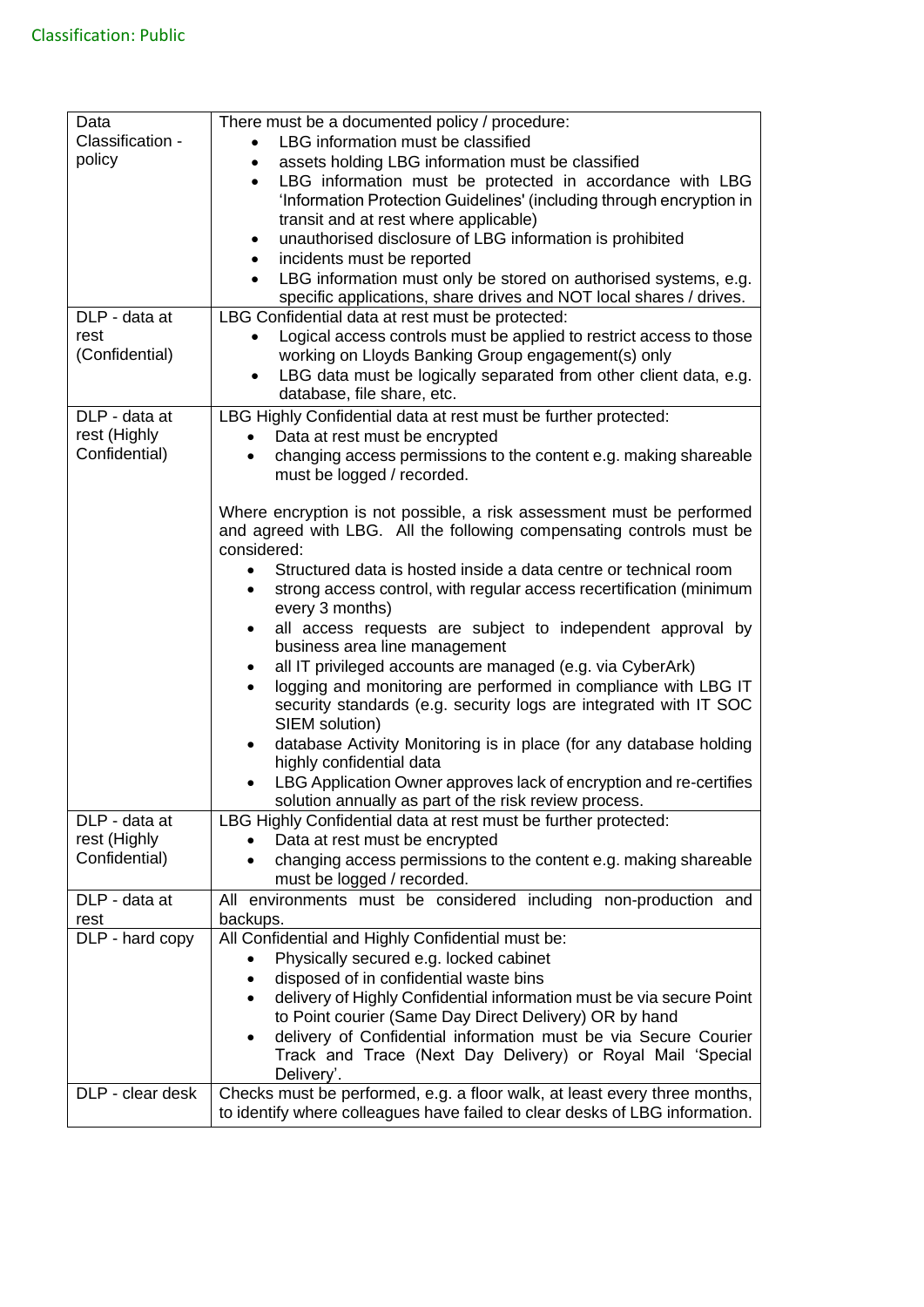| Data Leakage<br>(Local Drives) | Where LBG information can be saved to hard disk, technical controls must<br>enforce:                                                                                                                                                                                                                                                                                     |
|--------------------------------|--------------------------------------------------------------------------------------------------------------------------------------------------------------------------------------------------------------------------------------------------------------------------------------------------------------------------------------------------------------------------|
|                                | Hard disk (HDD) level encryption                                                                                                                                                                                                                                                                                                                                         |
|                                | encryption when machines are turned off.                                                                                                                                                                                                                                                                                                                                 |
|                                | Checks must be performed to assure that devices are encrypted:                                                                                                                                                                                                                                                                                                           |
|                                | Records of checks must be maintained                                                                                                                                                                                                                                                                                                                                     |
|                                | exceptions must be reported and investigated.                                                                                                                                                                                                                                                                                                                            |
| Data Leakage<br>(exfiltration) | Where Confidential / Highly Confidential LBG data is stored or processed<br>in a production environment, controls must be in place to minimise the risk<br>that users with privileged/admin access to that production environment<br>exfiltrate that data into other environments such as the supplier's wider<br>corporate IT environment, non-Production environments. |
| Data Leakage                   | Access to sites (for personal use) where LBG Confidential and Highly                                                                                                                                                                                                                                                                                                     |
| (Internet content              | Confidential information can be shared must be blocked including, but not                                                                                                                                                                                                                                                                                                |
| filtering tools)               | limited to:                                                                                                                                                                                                                                                                                                                                                              |
|                                | Webmail, e.g. Gmail<br>$\bullet$<br>file sharing sites such as Dropbox, Google Drive<br>$\bullet$                                                                                                                                                                                                                                                                        |
|                                | social media (Facebook, LinkedIn, etc are allowed but the ability<br>$\bullet$                                                                                                                                                                                                                                                                                           |
|                                | to upload files / copy & paste information into message must be                                                                                                                                                                                                                                                                                                          |
|                                | blocked)                                                                                                                                                                                                                                                                                                                                                                 |
|                                | instant messaging.<br>٠                                                                                                                                                                                                                                                                                                                                                  |
|                                | Where corporate versions of Gmail, Yahoo, etc are used, access must be<br>restricted to corporate machines only.                                                                                                                                                                                                                                                         |
| Data Leakage                   | Controls must be in place to protect LBG Confidential information:                                                                                                                                                                                                                                                                                                       |
| (Email content                 | Emails that clearly breach Lloyds Banking Group confidentiality                                                                                                                                                                                                                                                                                                          |
| filtering tools)               | requirements must be blocked, e.g. sending of card data, account                                                                                                                                                                                                                                                                                                         |
|                                | information and personal data<br>Lloyds Banking Group information must not be sent to webmail<br>٠                                                                                                                                                                                                                                                                       |
|                                | accounts                                                                                                                                                                                                                                                                                                                                                                 |
|                                | all emails containing LBG Confidential information must be<br>$\bullet$<br>encrypted e.g. TLS                                                                                                                                                                                                                                                                            |
|                                | exceptions must be approved by LBG.                                                                                                                                                                                                                                                                                                                                      |
| DLP - LBG HC                   | Controls must be in place to protect LBG Highly Confidential information:                                                                                                                                                                                                                                                                                                |
| enhanced                       | Lloyds Banking Group data must only be received by people                                                                                                                                                                                                                                                                                                                |
| controls                       | authorised to work on our business                                                                                                                                                                                                                                                                                                                                       |
|                                | desktop encrypted email must be used when sending any emails                                                                                                                                                                                                                                                                                                             |
|                                | or attachments containing Highly Confidential data, and it must be<br>encrypted end to end (E2E) between the sender and the recipient                                                                                                                                                                                                                                    |
|                                | Highly Confidential data being transmitted (including over internal                                                                                                                                                                                                                                                                                                      |
|                                | networks) by any electronic means MUST always be encrypted in<br>transit.                                                                                                                                                                                                                                                                                                |
|                                |                                                                                                                                                                                                                                                                                                                                                                          |
|                                | Highly Confidential information must not be shared via the internet or stored<br>on a Cloud service without prior approval from Lloyds Banking Group.                                                                                                                                                                                                                    |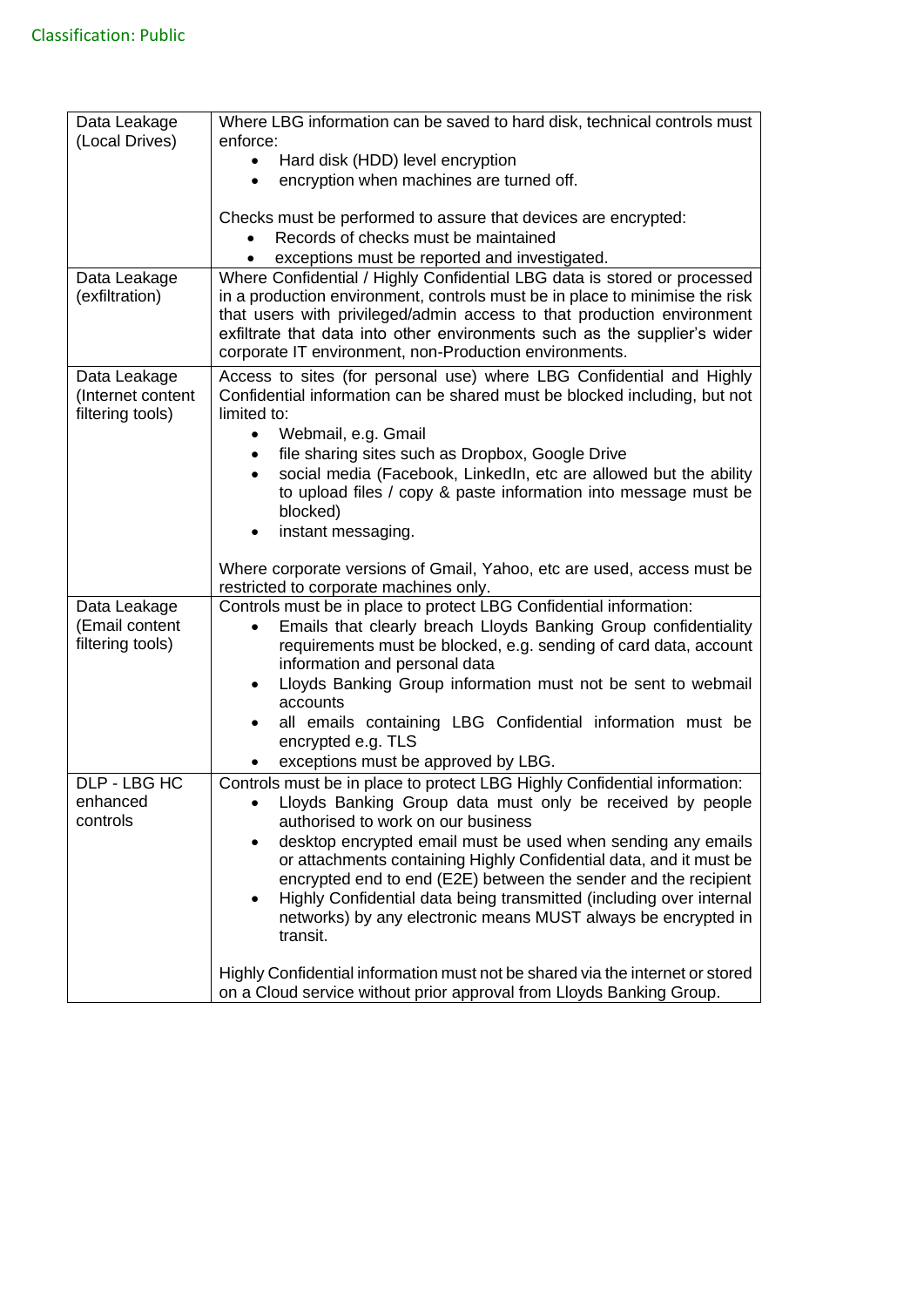| Data Leakage<br>(USB and Optical<br>Media Ports)                      | USB, optical media ports and other potential mechanisms for portable<br>media and connection to personal printers must be disabled by default. If<br>a legitimate business case requires saving to a USB stick or the ability to<br>print from home:<br>Authorisation must be provided<br>$\bullet$<br>a company issued media only must be used<br>$\bullet$<br>media must be encrypted<br>٠<br>all files transferred to media must be logged<br>$\bullet$<br>assets must be tracked, i.e. who given to, purpose, when returned<br>$\bullet$<br>all data deleted from the USB when no longer required<br>$\bullet$<br>at least quarterly reviews to check if access is still required.<br>$\bullet$ |
|-----------------------------------------------------------------------|-----------------------------------------------------------------------------------------------------------------------------------------------------------------------------------------------------------------------------------------------------------------------------------------------------------------------------------------------------------------------------------------------------------------------------------------------------------------------------------------------------------------------------------------------------------------------------------------------------------------------------------------------------------------------------------------------------|
|                                                                       | Copying of LBG information to USB, etc must be authorised by LBG<br>Any exceptions must be treated as an incident.                                                                                                                                                                                                                                                                                                                                                                                                                                                                                                                                                                                  |
| <b>Business Area</b><br>decommissioning<br>and disposal<br>monitoring | There must be a documented policy / process for secure destruction of<br>equipment exists and includes:<br>Frequency of destruction<br>protection of assets until destruction<br>method to validate the established procedures are carried out<br>$\bullet$<br>identifying and rectifying exceptions or material deviations.<br>$\bullet$                                                                                                                                                                                                                                                                                                                                                           |
| Asset<br>Management -<br>destruction                                  | Where media is securely disposed of:<br>Certificates of destruction must be obtained, e.g. bags taken by<br>Confidential waste, certificates for hardware disposal<br>hardware disposed of must align with IT Asset Register.                                                                                                                                                                                                                                                                                                                                                                                                                                                                       |
| Technology<br>provider approval<br>of disposal<br>procedures          | Data must be erased securely / wiped before any equipment is<br>recycled/reused using industry approved methods, including:<br>physically<br>$\bullet$<br>remotely<br>$\bullet$                                                                                                                                                                                                                                                                                                                                                                                                                                                                                                                     |
| Monitoring of<br>media and<br>equipment<br>transportation             | There must be a documented procedure including:<br>Methods of transport e.g. tapes, drives, direct link with Data Centre<br>$\bullet$<br>method of encryption, i.e. algorithm and key size, e.g. AES 256<br>٠<br>requirement for chain of custody for external / physical media<br>$\bullet$<br>obtain approval from Lloyds Banking Group where its data is to be<br>$\bullet$<br>removed or transferred<br>raising an incident for any breaches / exceptions including<br>notification to relevant supplier(s), e.g. loss of hardware.                                                                                                                                                             |
| DLP - hardware<br>in transit                                          | Data must be encrypted whilst in transit and in line with Data Classification:<br>Hardware moves<br>public internet / private networks<br>to / from ITDR / backup sites.                                                                                                                                                                                                                                                                                                                                                                                                                                                                                                                            |
|                                                                       | Hardware transfers must be recorded / logged including:<br>Type of hardware, e.g. server, tape, hard drive<br>data in transit, e.g. supplier, application(s), data fields<br>chain of custody<br>asset numbers.                                                                                                                                                                                                                                                                                                                                                                                                                                                                                     |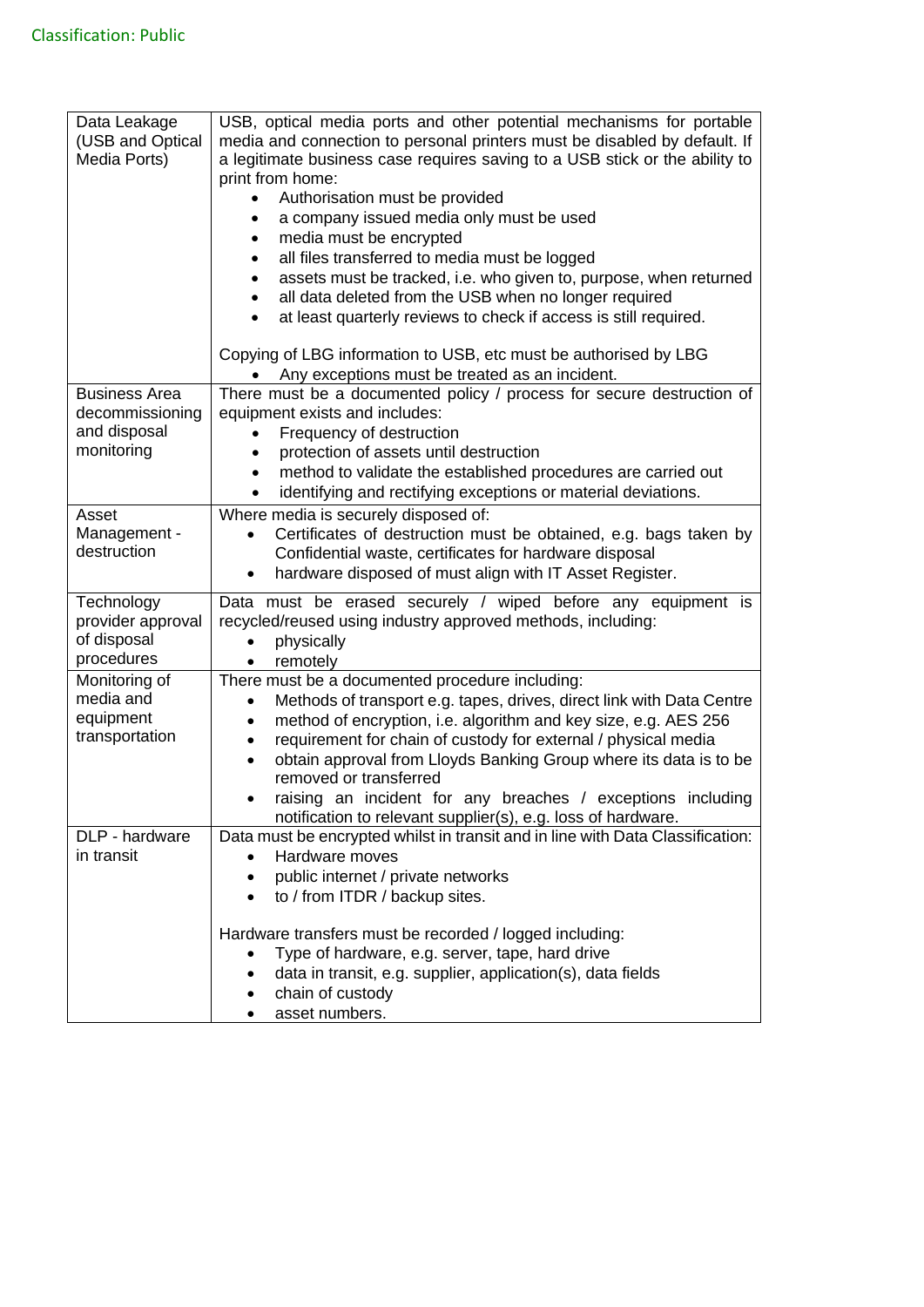| Data Leakage<br>(Mobile BYOD)<br>DLP - Incident | There must be a documented BYOD policy / procedure:<br>Use of BYOD for LBG information must be authorised by LBG<br>information cannot be copied from the protected environment to the<br>$\bullet$<br>personal device<br>devices must be authenticated before allowing access to the<br>internal network<br>anti-malware is enforced<br>encryption of data is enforced<br>$\bullet$<br>what applications / information is allowed to be data sent, received,<br>stored, or processed.<br>Incidents must be recorded / logged and investigated following the incident |
|-------------------------------------------------|-----------------------------------------------------------------------------------------------------------------------------------------------------------------------------------------------------------------------------------------------------------------------------------------------------------------------------------------------------------------------------------------------------------------------------------------------------------------------------------------------------------------------------------------------------------------------|
| Management                                      | management process where required.                                                                                                                                                                                                                                                                                                                                                                                                                                                                                                                                    |
| Data Transfer<br>Records                        | Regular data transfers (including to Cloud based systems) must be<br>recorded:<br>What data is being transferred<br>$\bullet$<br>from / to where it is being transferred<br>$\bullet$<br>how it will be transferred<br>the<br>transfer<br>for<br>reasons<br>any controls required, Lloyds Banking Group encryption<br>approvals required and received including LBG's.                                                                                                                                                                                                |
| Data Transfer<br>Records                        | Regular data transfers (including to Cloud based systems) must be<br>recorded:<br>What data is being transferred<br>$\bullet$<br>from / to where it is being transferred<br>how it will be transferred<br>reasons for the transfer<br>any controls required, Lloyds Banking Group encryption<br>approvals required and received including LBG's.                                                                                                                                                                                                                      |
| Data Transfer<br>Agreements                     | Agreements must be in place to ensure third parties of the supplier adhere<br>to the supplier's information security and privacy policies.<br>Data transfers not adhering to LBG's classification rules or the supplier's<br>data transfer procedures must be raised as an incident.                                                                                                                                                                                                                                                                                  |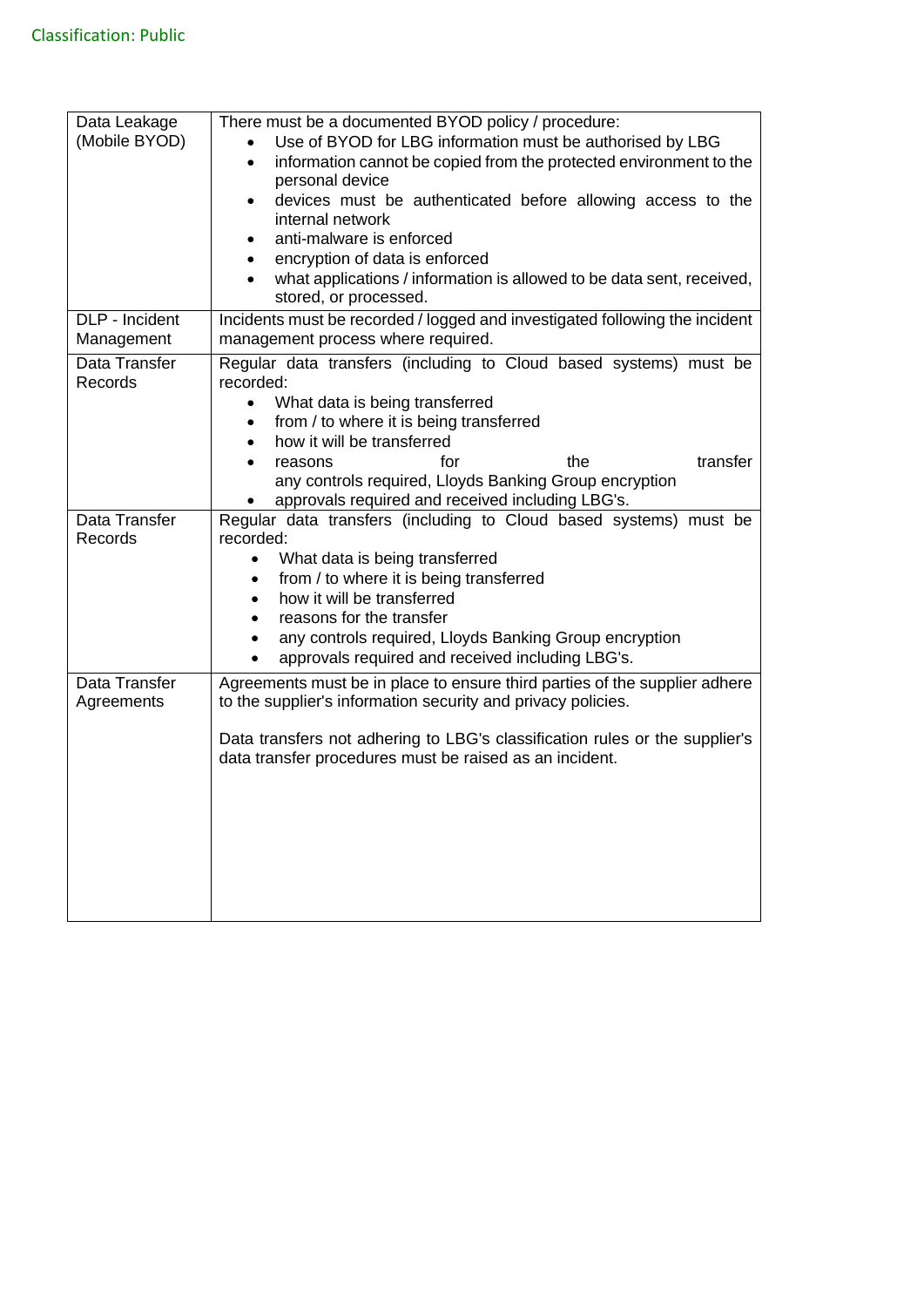| Protection of           | There must be a documented policy / procedure on cryptography /                                                                                           |
|-------------------------|-----------------------------------------------------------------------------------------------------------------------------------------------------------|
| cryptographic           | encryption including:                                                                                                                                     |
| keys monitoring         | key lifecycle (generation, storage, transfer, usage, revocation,<br>expiration, renewal, archival, destruction)                                           |
|                         | ownership follows principle of least privilege, with appropriate key<br>custodian declaration                                                             |
|                         | how unique keys are generated, e.g. in software or in a hardware<br>$\bullet$                                                                             |
|                         | security module (HSM) and implemented, i.e. per client / system /                                                                                         |
|                         | application                                                                                                                                               |
|                         | Hardware Security Modules (HSMs) must be certified for verified<br>٠<br>random number generators to create random keys in line with<br>FIPS140 or FIPS186 |
|                         | storage of cryptographic keys separately from virtual images and<br>٠<br>information assets (e.g. in a HSM certified to FIPS140-2)                        |
|                         | segregation of HSMs and other cryptographic material<br>٠                                                                                                 |
|                         | backups<br>$\bullet$                                                                                                                                      |
|                         | the storage process for keys that are held in clear (e.g. written on<br>$\bullet$<br>paper or component held in smart cards)                              |
|                         | inventory list includes key owners, key/certificate list, algorithms,<br>key length etc                                                                   |
|                         | schedule for key renewal / rotation<br>٠                                                                                                                  |
|                         | incident plan for all keys<br>$\bullet$                                                                                                                   |
|                         | which industry standards are applicable.<br>$\bullet$                                                                                                     |
| Management of           | There must be a documented policy/ process on management of                                                                                               |
| certificates            | certificates / root certificates to ensure their integrity and availability, and                                                                          |
|                         | should include:                                                                                                                                           |
|                         | the certificate issuing process<br>$\bullet$<br>management of root certificates<br>$\bullet$                                                              |
|                         | mitigation of planned and unplanned expiry of certificates                                                                                                |
| <b>Network</b>          | Network diagrams must be documented:                                                                                                                      |
| Diagrams                | Accurate and up-to-date diagrams, e.g. after any change                                                                                                   |
|                         | reviewed at least annually<br>$\bullet$                                                                                                                   |
|                         | include all systems<br>٠                                                                                                                                  |
|                         | supported by documented control requirements and procedures                                                                                               |
|                         | key systems are on appropriate network segments.                                                                                                          |
| Network                 | To prevent data security breaches, external connections to the network                                                                                    |
| Connections -           | must:                                                                                                                                                     |
| External<br>Connections | Be approved, and documented (including purpose, approvals and<br>$\bullet$<br>business justification)                                                     |
|                         | be subject to periodic (at least 6 monthly) review, which should                                                                                          |
|                         | include checking for any unapproved external connections                                                                                                  |
|                         | be routed through a firewall                                                                                                                              |
|                         | be designed and configured to ensure end to end protection of                                                                                             |
|                         | sensitive data in transit                                                                                                                                 |
|                         | restrict permitted traffic to only required ports, protocols, source<br>$\bullet$<br>and destination addresses                                            |
|                         | apply the 'default deny' principle (i.e. any traffic that is not explicitly                                                                               |
|                         | allowed must be blocked)                                                                                                                                  |
|                         | not create a bridge between networks of different trust (i.e.<br>production & corporate, public & private, etc.).                                         |
| <b>Network</b>          | Rulesets and configurations for Firewalls and other security enforcing                                                                                    |
| Connections-            | network devices must be:                                                                                                                                  |
| rulesets                | Verified and approved, i.e. documented change request                                                                                                     |
|                         | reviewed and updated regularly (at least 6 months).                                                                                                       |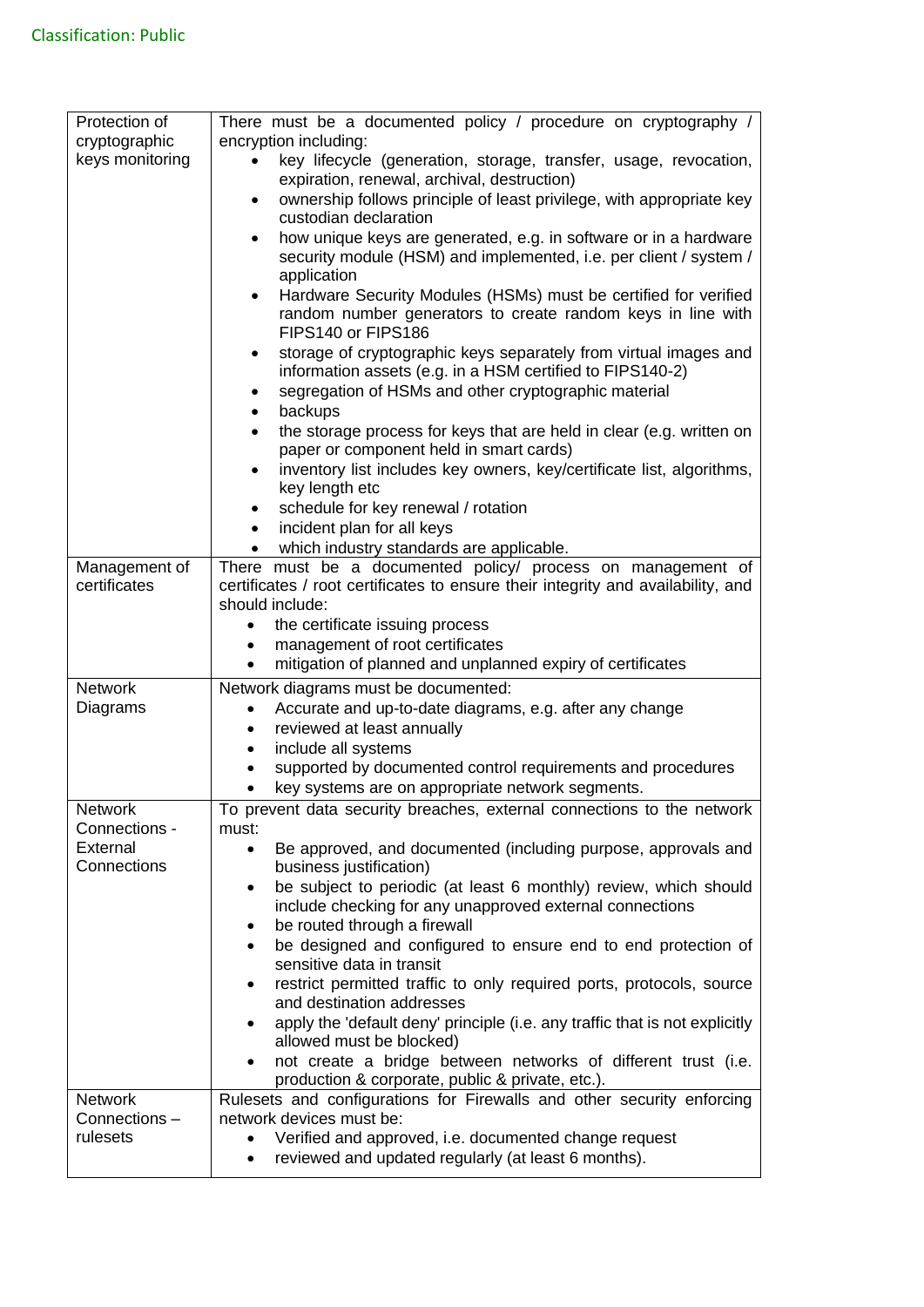| Wireless                 | Any wireless access to networks within the scope of the assessment must                                                                  |
|--------------------------|------------------------------------------------------------------------------------------------------------------------------------------|
| Connectivity             | be secure by design and in operation, including:                                                                                         |
|                          | Having a documented design/policy/configuration                                                                                          |
|                          | enforcing appropriate authorisation                                                                                                      |
|                          | not permitting known weak/insecure authentication or encryption                                                                          |
|                          | protocols.                                                                                                                               |
| Wireless                 | Wireless networking that is not intended to permit access to in scope                                                                    |
| Separation               | networks must have robust separation (physical or virtual) from the in-                                                                  |
|                          | scope networks.                                                                                                                          |
| <b>Network Security</b>  | Security-related network events from all relevant sources (including                                                                     |
| Events and               | Firewalls, IPS/IDS, WAFs, Remote Access Gateways, MDMs, etc.) and                                                                        |
| Alerts                   | unusual activity on user channels must be captured and subject to logging,                                                               |
|                          | monitoring and alerting.                                                                                                                 |
| System                   | All infrastructure and platforms (including network devices, servers and end                                                             |
| Configuration -          | user devices) must be built, hardened and maintained according to a                                                                      |
| builds                   | documented standard which is informed by vendor/industry good practice,                                                                  |
|                          | to include:                                                                                                                              |
|                          | Disabling all insecure and unnecessary applications, services and                                                                        |
|                          | protocols.                                                                                                                               |
|                          | changing default passwords.<br>$\bullet$                                                                                                 |
|                          | removal of admin rights                                                                                                                  |
|                          | installing most recent patches and updates upon first build.<br>$\bullet$                                                                |
|                          | installing required security software i.e. anti-virus.                                                                                   |
|                          | <b>DLP Endpoint controls</b><br>$\bullet$                                                                                                |
|                          | generated from a trusted source e.g. registry, installation media,                                                                       |
|                          | approved build image.                                                                                                                    |
| System                   | All infrastructure endpoints (including servers and end user devices) must                                                               |
| Configuration -          | be monitored to ensure ongoing compliance to build and hardening                                                                         |
| monitoring               | standards.                                                                                                                               |
|                          | Monitoring to include:                                                                                                                   |
|                          | Up to date installs/patches<br>$\bullet$                                                                                                 |
|                          | use or adoption of unsanctioned cloud services or shadow IT                                                                              |
|                          | exceptions must be investigated and remediated                                                                                           |
|                          | circumvention of policies as enforced by current standards.                                                                              |
| Intrusion                | Intrusion detection or prevention tools must be in place at all appropriate                                                              |
| Detection /              | locations on its network. This is to analyse all inbound network traffic to                                                              |
| Prevention -             | identify and stop (or alert on) any possible incidents, imminent threats or                                                              |
| tools                    | violations including any arising from unauthorised network connections.                                                                  |
| Connection               | The internal network must be protected against the connection of                                                                         |
| authentication           | rogue/unauthorised devices.                                                                                                              |
| <b>Distributed</b>       |                                                                                                                                          |
| <b>Denial of Service</b> | For the systems or environments used in the provision of any of the<br>services to the Bank AND which are internet accessible OR provide |
| $(DDoS) -$               | communications critical in the service provided to the Bank (including                                                                   |
| Contract                 |                                                                                                                                          |
|                          | email) to/from/across the internet, there must be a DDoS service contract /                                                              |
|                          | specification including any supporting documentation.                                                                                    |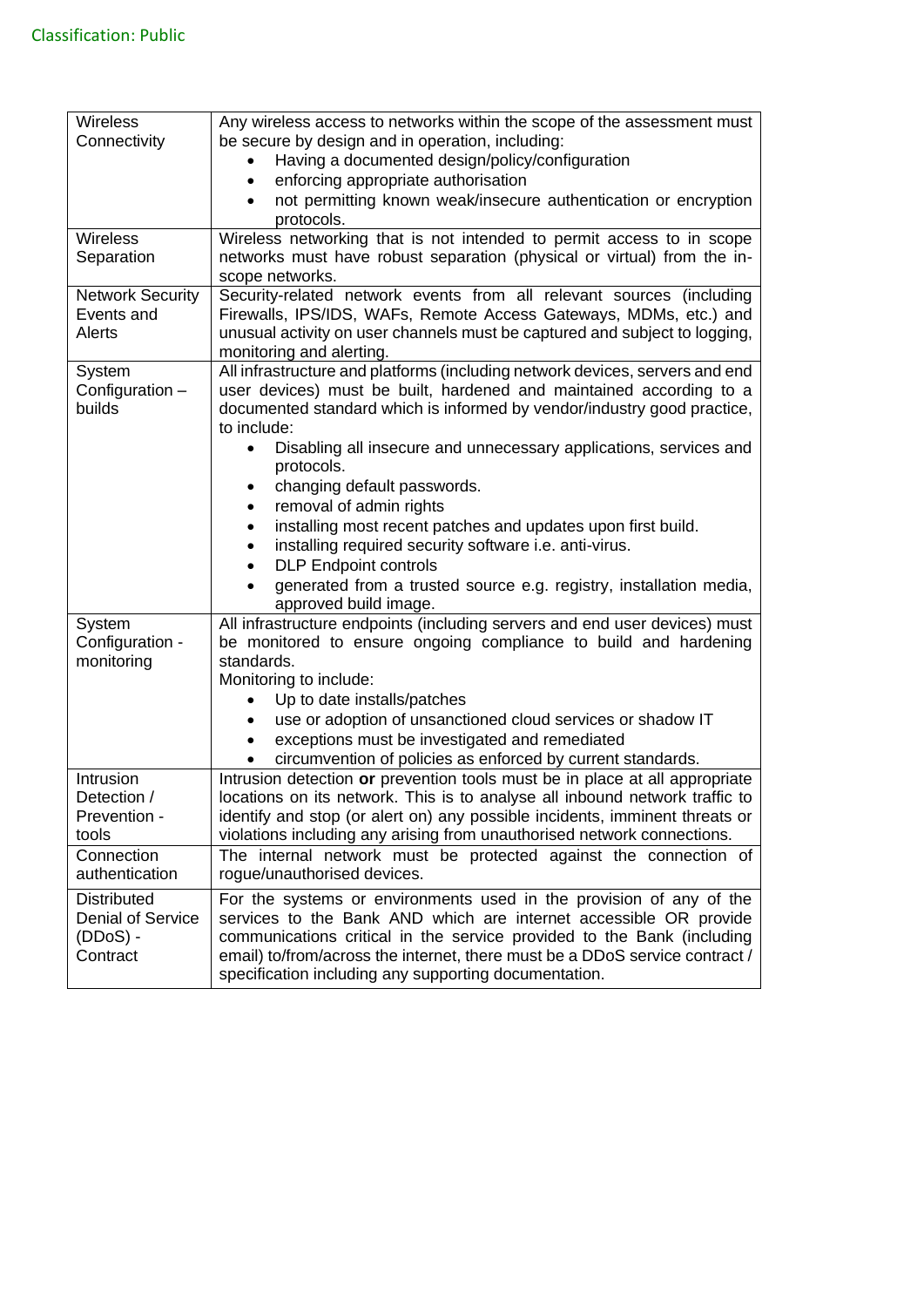| DDoS - solution                                              | For the systems or environments used in the provision of any of the<br>services to the Bank AND which are internet accessible or rely in any way<br>on communications (including email) to/from/across the internet, the DDoS<br>solution must provide:<br>An adequately scaled DDOS solution (e.g. sizing for peak malicious<br>$\bullet$<br>traffic) allowing them to survive initial surge of attack traffic, prior to<br>mitigation being put in place<br>dynamic scrubbing capabilities to filter out malicious traffic<br>$\bullet$<br>built in protection mechanisms (e.g. ACL restrictions on specific<br>traffic types)<br>active monitoring for DDoS attacks (e.g. traffic patterns / behaviour<br>analysis)<br>the ability to capture samples of malicious traffic for forensic |
|--------------------------------------------------------------|--------------------------------------------------------------------------------------------------------------------------------------------------------------------------------------------------------------------------------------------------------------------------------------------------------------------------------------------------------------------------------------------------------------------------------------------------------------------------------------------------------------------------------------------------------------------------------------------------------------------------------------------------------------------------------------------------------------------------------------------------------------------------------------------|
|                                                              | analysis internally and sharing with LBG Cyber experts.                                                                                                                                                                                                                                                                                                                                                                                                                                                                                                                                                                                                                                                                                                                                    |
| DDoS - incident                                              | DDoS alerts are security events and must be managed accordingly, i.e.<br>monitored, analysed, raised as an incident and subject to an appropriate<br>response (including DDoS mitigation service invocation where necessary).                                                                                                                                                                                                                                                                                                                                                                                                                                                                                                                                                              |
| Vulnerabilities -<br>automated<br>scanning                   | There must be a documented process/procedure for proactively identifying<br>and managing vulnerabilities in the supplier's systems and environments.<br>This must include:                                                                                                                                                                                                                                                                                                                                                                                                                                                                                                                                                                                                                 |
|                                                              | Technical controls to detect (or prevent) the unauthorised<br>installation of software<br>regular (at least quarterly) vulnerability scans must be performed<br>on internal and external facing infrastructure and systems<br>vulnerability scans must include scanning of any virtualisation<br>$\bullet$<br>technologies being used, e.g. virtualization aware<br>management of vulnerabilities e.g. assessment using risk<br>$\bullet$<br>and remediation using<br>management<br>IT<br>change<br>process<br>management process<br>awareness is maintained (e.g. via vendor alerts, other open-source<br>$\bullet$<br>intel, use of tools such as BitSight/RiskRecon, etc.) of external                                                                                                  |
| Service and<br>application<br>security testing<br>monitoring | security threat alerts, and relevant intelligence is acted on.<br>There must be a documented penetration test policy/process requiring that:<br>All in scope environments and systems are tested at least<br>annually (including following any major change) by a competent<br>and independent security testing function<br>findings from pen testing are recorded and treated as risks, and<br>prioritised and tracked through to remediation in line with Risk<br>Management processes<br>where not being remediated, any findings affecting the service<br>provided to LBG must follow the Risk Management process<br>including notification to LBG where these are material.                                                                                                           |
| Vulnerabilities -<br>scope                                   | Pen Tests must be designed and scoped by competent persons who have<br>information<br>provided<br>with<br>sufficient<br>about<br>been<br>the<br>system(s)/environment(s) to ensure that applicable types of vulnerability<br>are tested for, and that any technical limitations to the testing are<br>understood.                                                                                                                                                                                                                                                                                                                                                                                                                                                                          |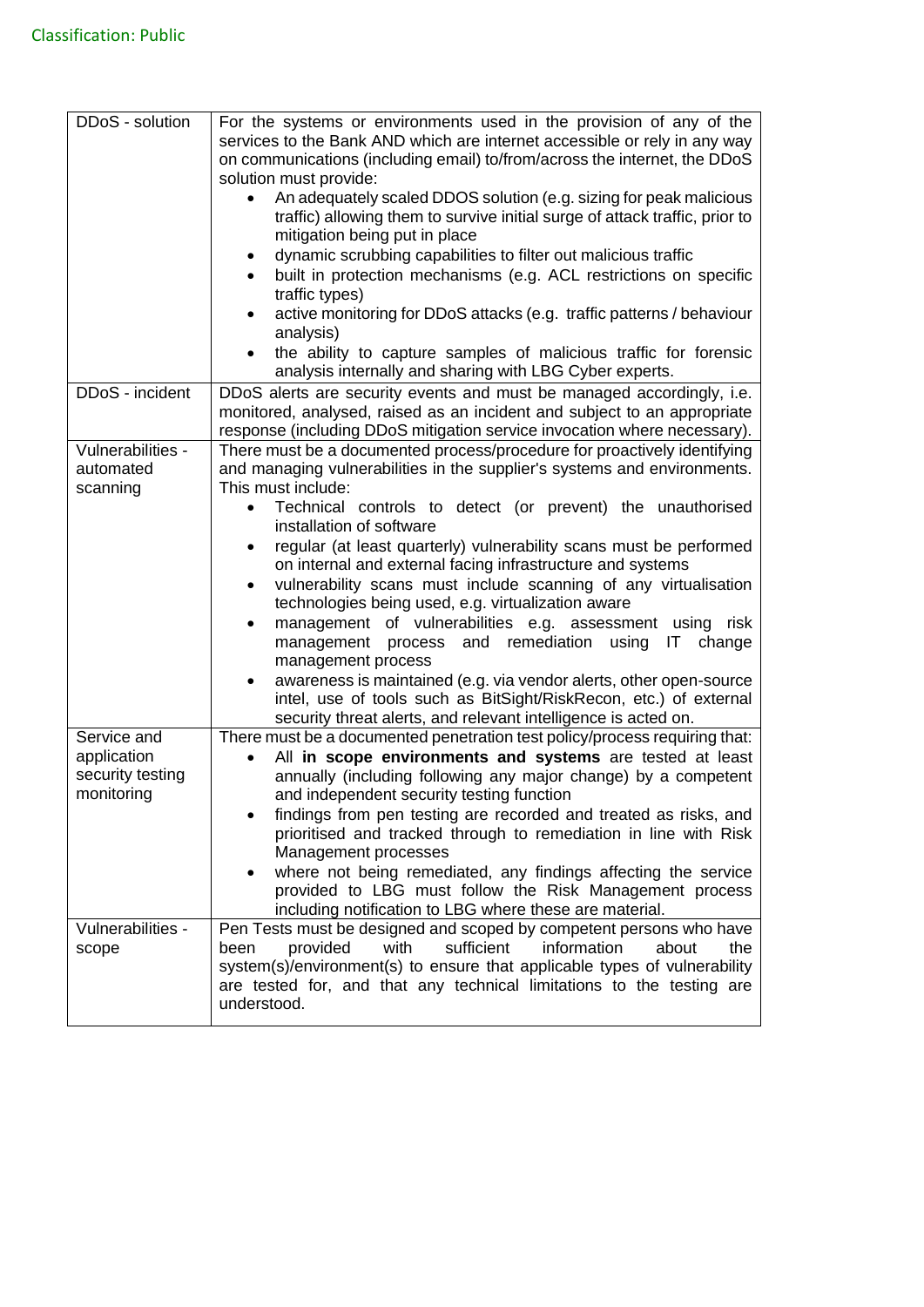| Vulnerabilities -        | Vulnerabilities identified from any source (Pen Testing, scanning, intel                                         |
|--------------------------|------------------------------------------------------------------------------------------------------------------|
| recording &              | feeds, etc.) must be recorded and managed including:                                                             |
| management               | Description of the vulnerability<br>$\bullet$<br>which system(s) and/or environment(s) are affected<br>$\bullet$ |
|                          | the inherent risk (e.g. CVSS score)<br>$\bullet$                                                                 |
|                          | the assessed risk (likelihood & Impact) to the business                                                          |
|                          | remediation plan, status, and deadline (with priority aligned to risk)                                           |
|                          |                                                                                                                  |
|                          | Where not being remediated, any findings which may directly or indirectly                                        |
|                          | affect the service provided to LBG must follow the Risk Management                                               |
|                          | process including notification to LBG where these are material.                                                  |
| Vulnerability and        | Patches must be implemented across the network in accordance with                                                |
| Patch                    | documented procedures, which must include:                                                                       |
| Management<br>Monitoring | Rating and prioritising patches according to their severity and<br>business risk                                 |
|                          | deployment timeframes for different priorities of patch<br>$\bullet$                                             |
|                          | exception process, e.g. for legacy systems<br>$\bullet$                                                          |
|                          | management of exceptions, i.e. tracked / monitored / approved /                                                  |
|                          | escalated                                                                                                        |
|                          | alignment with change policy.                                                                                    |
| Patch                    | Patching compliance must be monitored, reported, and reviewed,                                                   |
| management               | including:                                                                                                       |
|                          | How many (%) machines and types of machines not patched<br>$\bullet$                                             |
|                          | reason for exceptions<br>$\bullet$                                                                               |
|                          | management of exceptions                                                                                         |
| Change                   | An established Change Management process is in place which ensures:                                              |
| Management               | Each change has been subject to approval by an appropriate                                                       |
|                          | authority                                                                                                        |
|                          | the approval authority is the correct authoriser based on the<br>established procedures                          |
|                          | any potential for the approval authority to have a conflict of interest                                          |
|                          | has been addressed; and                                                                                          |
|                          | Emergency changes and documented, are subject to fast-track                                                      |
|                          | approval from an appropriate authority and have a post                                                           |
|                          | implementation review carried out.                                                                               |
| Malware                  | must be documented procedures in place covering Malware<br>There                                                 |
| monitoring               | protection, to include:                                                                                          |
|                          | Anti-malware tools must be kept up to date (i.e. signature updates<br>to be deployed within 24 hrs. of release)  |
|                          | anti-malware is installed on all systems / devices<br>٠                                                          |
|                          | failed updates to be identified and remediated<br>$\bullet$                                                      |
|                          | virus containment plans/procedures must be in place to prevent                                                   |
|                          | the spread of viral outbreaks.                                                                                   |
| Anti-malware             | Technical solution(s) must be implemented, maintained and monitored as                                           |
|                          | per malware policy / procedures, and all malware detection events must be                                        |
|                          | investigated as potential incidents.                                                                             |
| Software                 | There must be a documented systems development methodology                                                       |
| Development              | including:                                                                                                       |
| Life                     | Support secure by design and good security practices, e.g. Open<br>$\bullet$                                     |
| Cycle (SDLC) -           | Web Application Security (OWASP)                                                                                 |
| Policy                   | development - secure by design / in line with the approved Systems                                               |
|                          | Development Methodology                                                                                          |
|                          | testing, code, and application / penetration testing                                                             |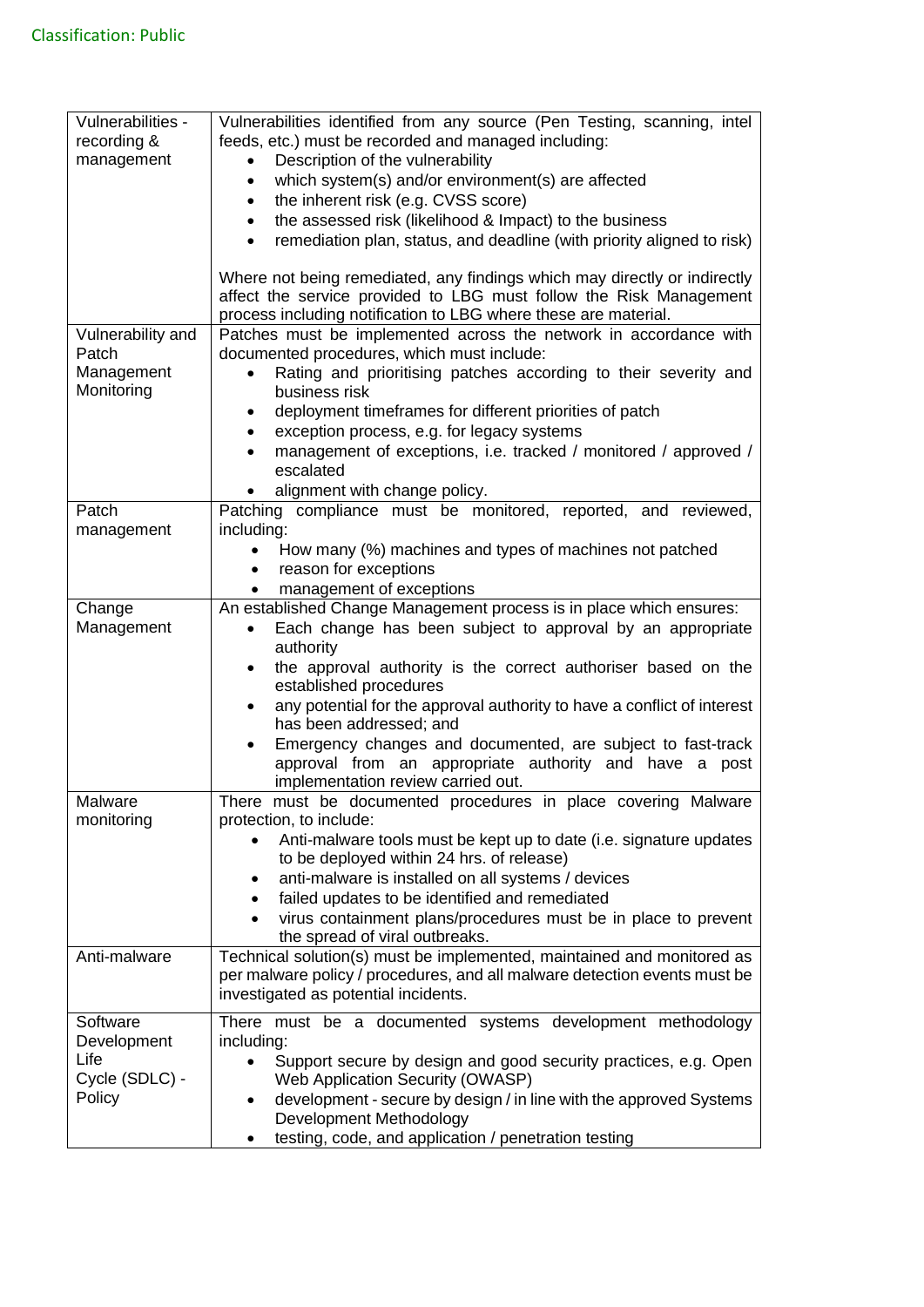|                                                                    | implementation processes and release management - content<br>$\bullet$<br>version controls and strict processes for the migration of source<br>code from one environment to another.                                                                                                                                                                                                                                                                                                                                                                                                                                                                                                                                                                                                                                                                                                                                                                                                                                                                                                                                                                                                                                 |
|--------------------------------------------------------------------|----------------------------------------------------------------------------------------------------------------------------------------------------------------------------------------------------------------------------------------------------------------------------------------------------------------------------------------------------------------------------------------------------------------------------------------------------------------------------------------------------------------------------------------------------------------------------------------------------------------------------------------------------------------------------------------------------------------------------------------------------------------------------------------------------------------------------------------------------------------------------------------------------------------------------------------------------------------------------------------------------------------------------------------------------------------------------------------------------------------------------------------------------------------------------------------------------------------------|
| SDLC -<br>Implementation                                           | Secure SDLC measures must be in place as per policy to:<br>Prevent manual or systematic processing errors or corruption of<br>data through input and output integrity routines (i.e., reconciliation<br>and edit checks such as MD5/SHA checksums) implemented for<br>application interfaces and databases<br>binaries must be compiled on the supplier premise and only the<br>$\bullet$<br>source code artefacts sent to the hosting, e.g. cloud, provider<br>integrity checks are in place to minimise the inclusion of rogue<br>code at distribution and compilation stages.                                                                                                                                                                                                                                                                                                                                                                                                                                                                                                                                                                                                                                     |
| SDLC - Training                                                    | Developers must be trained on 'secure by design' approaches, including:<br><b>OWASP</b><br>Secure Software Development Lifecycle (SDLC).                                                                                                                                                                                                                                                                                                                                                                                                                                                                                                                                                                                                                                                                                                                                                                                                                                                                                                                                                                                                                                                                             |
| Segregation of<br>production and<br>non-production<br>environments | There must be documented policies / procedures to protect production and<br>non-production environments from unauthorised changes and access<br>including:<br>Current system environment(s) must be documented<br>development/Test environment must be segregated from the<br>production environment<br>developers/sys admins must have separate accounts with different<br>UserIDs, e.g. UserID; test_UserID; dev_UserID<br>permissions / access to non-prod environments must enforce user<br>$\bullet$<br>access controls commensurate with the environment such as least<br>privilege and support of Segregation of Duties<br>change to code in Prod must be prohibited (except break-glass)<br>break glass procedures (in line with Change Management) for<br>developers to access the production environment (i.e. overriding<br>the segregation of duties requirement)<br>live data must not be used within the test environment. If any live<br>$\bullet$<br>data is to be used in any tests, prior approval from The Group data<br>owner must be obtained and the supplier must provide evidence<br>that the controls within its test environment commensurate with<br>those in the production environment. |
| Quality<br>Assurance -<br>standards                                | There must be a Systems Development Quality Assurance Methodology:<br>Support of data security standards to include confidentiality,<br>integrity, and availability<br>checks / code analysis must be carried out by an appropriate<br>person at an appropriate level, e.g. senior developer<br>potential conflicts of interest must be considered<br>considers external guidance, e.g. OWASP 10 attributes and NIST.                                                                                                                                                                                                                                                                                                                                                                                                                                                                                                                                                                                                                                                                                                                                                                                                |
| Quality<br>Assurance -<br>review                                   | Source code:<br>Must be checked prior to implementation / published<br>$\bullet$<br>cannot be tampered with by the author or anyone else after it has<br>$\bullet$<br>been reviewed<br>bugs and security vulnerabilities must undergo triage and remedy<br>debugging and test code elements are removed from released<br>software versions.                                                                                                                                                                                                                                                                                                                                                                                                                                                                                                                                                                                                                                                                                                                                                                                                                                                                          |
| <b>PCI DSS</b><br>Compliance                                       | For Suppliers Who are in scope for Payment Card data, the Supplier<br>Information Security Manager ensures that the company is appropriately<br>compliant with PCI-DSS at all times.                                                                                                                                                                                                                                                                                                                                                                                                                                                                                                                                                                                                                                                                                                                                                                                                                                                                                                                                                                                                                                 |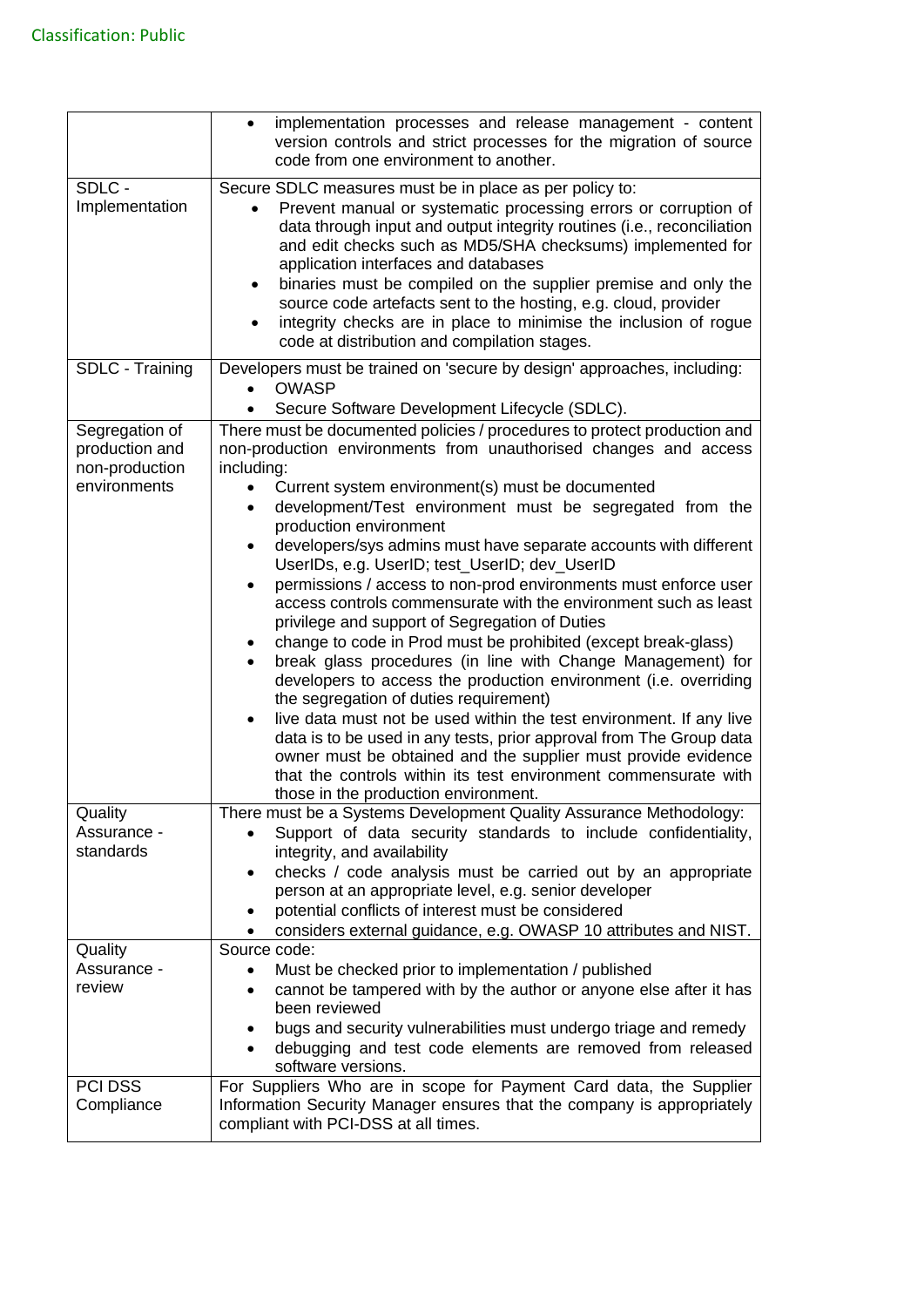| <b>Cloud Computing</b><br>Policy and<br>Approval                 | The supplier's Cloud Computing policy must be documented and:<br>Be reviewed at least annually or following any changes to the<br>service<br>identify the roles and responsibilities of individuals / teams in<br>$\bullet$<br>respect of developing, reviewing, maintaining and applying Cloud<br>Computing policy<br>be agreed / signed-off by management to acknowledge they<br>$\bullet$<br>understand the risk and will treat risk exposures in line with<br>contractual, legal, and regulatory requirements<br>The documented roles and responsibilities of individuals / teams in respect                                                                                                                                                                                                                                                                                                                                                                                                                                                                                                                                                                                                                                                                                                                                                                                                                                  |
|------------------------------------------------------------------|-----------------------------------------------------------------------------------------------------------------------------------------------------------------------------------------------------------------------------------------------------------------------------------------------------------------------------------------------------------------------------------------------------------------------------------------------------------------------------------------------------------------------------------------------------------------------------------------------------------------------------------------------------------------------------------------------------------------------------------------------------------------------------------------------------------------------------------------------------------------------------------------------------------------------------------------------------------------------------------------------------------------------------------------------------------------------------------------------------------------------------------------------------------------------------------------------------------------------------------------------------------------------------------------------------------------------------------------------------------------------------------------------------------------------------------|
|                                                                  | of developing, reviewing, maintaining, and applying Cloud Computing<br>policy must be established in practice.                                                                                                                                                                                                                                                                                                                                                                                                                                                                                                                                                                                                                                                                                                                                                                                                                                                                                                                                                                                                                                                                                                                                                                                                                                                                                                                    |
| <b>Cloud Computing</b><br><b>Policy Content</b>                  | The Cloud Computing policy must contain as a minimum (but not limited<br>$to)$ :<br>All business use of cloud computing services, and the data to be<br>$\bullet$<br>stored or processed using those services, must be formally<br>approved by the organisation's principal security officer (e.g. CSO<br>/ CIO) or with their delegated authority.<br>the requirement for a clear understanding to be established of the<br>$\bullet$<br>Roles and Responsibilities of who operates controls in the cloud<br>(1st party, vendor, 4th party etc)<br>for any cloud services that require users to agree to terms of<br>service, such agreements must be reviewed and approved by the<br>CSO / CIO or with their delegated authority.<br>the use of such services must comply with the Supplier's<br>$\bullet$<br>Acceptable Use Policy/Computer Usage Policy/Internet Usage<br>Policy/BYOD Policy.<br>the use of such services must comply with all laws and regulations<br>governing the handling of personally identifiable information,<br>financial data or any other data owned or collected by the Supplier<br>and or the Group.<br>personal cloud services accounts may not be used for the storage,<br>$\bullet$<br>manipulation or exchange of company-related communications or<br>company-owned data.<br>that any use of Cloud is subject to all appropriate security controls<br>having been confirmed to be in place. |
| <b>Cloud Computing</b><br>Service and<br>Deployment<br>Framework | The organisation has an established Cloud Computing (including Cloud<br>Security) service and deployment approach (framework) which addresses<br>the following as a minimum:<br>How any use of cloud is identified and managed<br>the ownership, update and approval of cloud requirements/policies<br>$\bullet$<br>identification of the Service Models being used (SaaS, PaaS, IaaS)<br>$\bullet$<br>identification of the Deployment Models being used (e.g. Private,<br>$\bullet$<br>Public, Community, Hybrid)<br>ensuring compliance with le.g.al and regulatory requirements<br>٠<br>ensuring required security controls and responsibilities are<br>established and maintained, and subject to periodic review and<br>testing<br>data residency of cloud security services<br>$\bullet$<br>the management and control of any subcontractors hosting,<br>storing, and processing clients' data as part of cloud deployment<br>services<br>The organisation is managing its use of cloud service in accordance with<br>its established Cloud Computing (including Cloud Security) service and<br>deployment approach.                                                                                                                                                                                                                                                                                                       |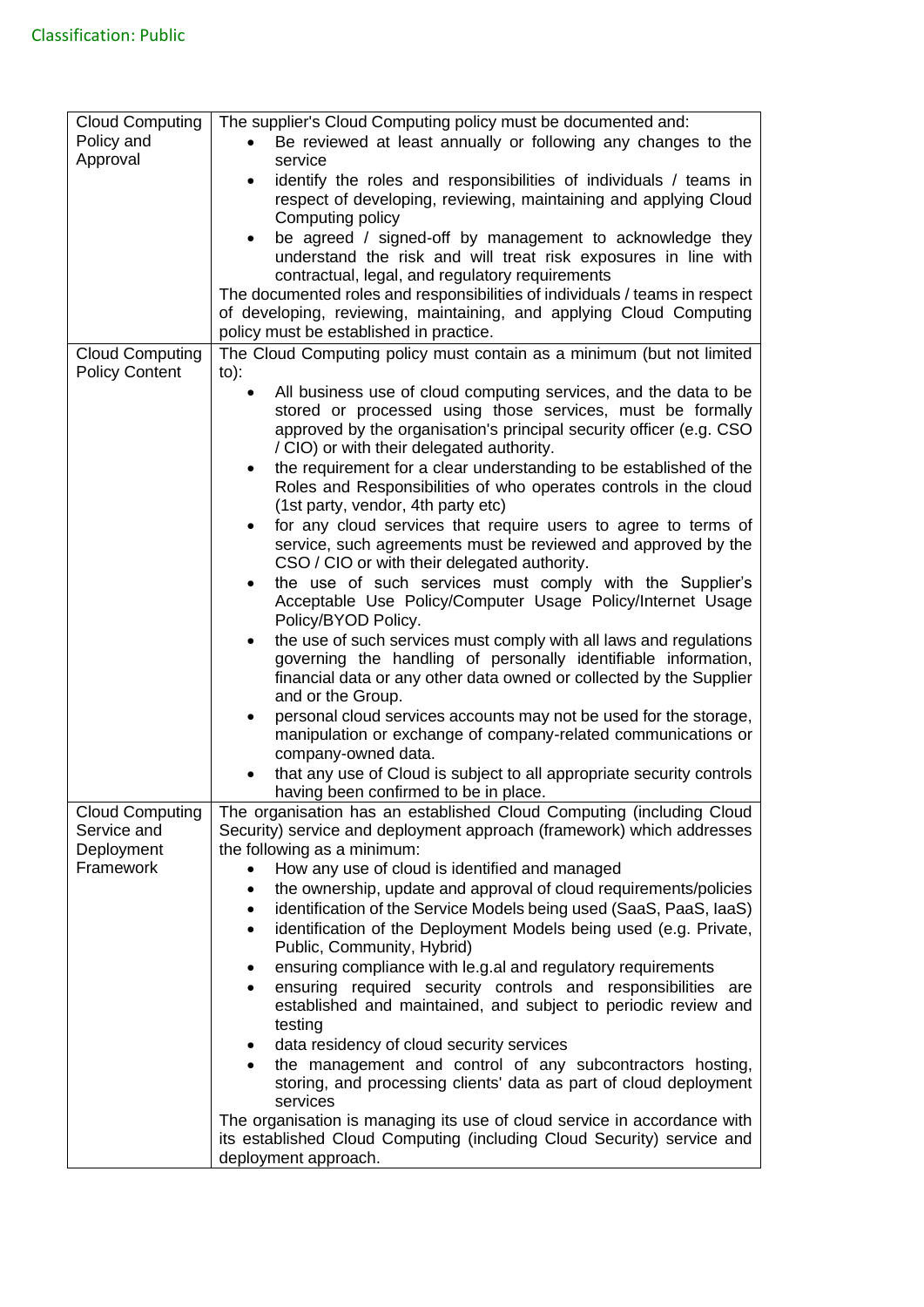| User training and<br>awareness<br>(Cloud)                          | For providers of cloud services where LBG is a tenant, there must be a<br>formal, role-based, security awareness training program for cloud-related<br>access and data management issues for all persons with access to tenant<br>data.                                                                                                                                                                                                                                                                                                                                                                                       |
|--------------------------------------------------------------------|-------------------------------------------------------------------------------------------------------------------------------------------------------------------------------------------------------------------------------------------------------------------------------------------------------------------------------------------------------------------------------------------------------------------------------------------------------------------------------------------------------------------------------------------------------------------------------------------------------------------------------|
| <b>Physical Security</b><br>- policy                               | There must be a formally documented physical security policy:<br>Nominated individual or role to be accountable for physical security<br>measures in place to prevent and detect the unauthorised removal<br>$\bullet$<br>of systems and devices that store or process the Bank's data<br>access control to enter buildings, specifically for buildings where<br>$\bullet$<br>services are provided to LBG or LBG data is stored<br>aligned to Joiners / Movers / Leavers process.<br>٠<br>aligned to risk management process with regards to working offsite,<br>homeworking, offsite events and serviced offices            |
| <b>Physical Security</b><br>- training                             | Training must be given to all employees to provide awareness and<br>responsibilities, with exceptions managed, recorded, tracked, and reported<br>to LBG.                                                                                                                                                                                                                                                                                                                                                                                                                                                                     |
| <b>Physical Security</b><br>- review                               | An annual review must be performed on all premises where Bank<br>information is stored, or activity conducted                                                                                                                                                                                                                                                                                                                                                                                                                                                                                                                 |
| <b>Physical Security</b><br>- access                               | Physical access must be reviewed at least annually; quarterly for sensitive<br>/ restricted areas                                                                                                                                                                                                                                                                                                                                                                                                                                                                                                                             |
| <b>Physical Security</b><br>- controls<br>(access control)         | Physical security controls must be in place:<br>Physical barriers to protect against unauthorised access are in<br>place<br>access control mechanisms for entering the building (i.e. electronic<br>$\bullet$<br>access, security guards, etc.) are in place.<br>sensitive rooms (e.g. server rooms) and specific to those that are<br>$\bullet$<br>used to store and process LBG data must have additional access<br>control which is proactively monitored<br>access to cabinets storing LBG data must be secured, e.g. key<br>$\bullet$<br>controls<br>physical protection of access control recording system is in place. |
| <b>Physical Security</b><br>- controls<br>(access logs)            | Access logs must be retained for 12 months.                                                                                                                                                                                                                                                                                                                                                                                                                                                                                                                                                                                   |
| <b>Physical Security</b><br>- controls<br>(visitors)               | A visitor process must be in place:<br>Visitors are booked in and out of the facility and allocated a visitors<br>pass<br>visitors are supervised and escorted at all times.                                                                                                                                                                                                                                                                                                                                                                                                                                                  |
| <b>Physical Security</b><br>- controls<br>(CCTV)                   | CCTV coverage and monitoring must be in place:<br>Premises' entry / exit points and secure areas must be monitored<br>images must be retained for at least 30 days, or 90 days where<br>$\bullet$<br>customer data is stored (including card data)<br>location of the CCTV recording equipment must be physically<br>$\bullet$<br>protected.                                                                                                                                                                                                                                                                                  |
| <b>Physical Security</b><br>- controls<br>(intrusion<br>detection) | An intrusion detection system must be in place:<br>Must be active on all doors and windows in the facility housing LBG<br>data or where services are provided<br>monitored 24/7, 365 days a year.<br>$\bullet$                                                                                                                                                                                                                                                                                                                                                                                                                |
| <b>Physical Security</b><br>- controls<br>(electronic<br>security) | There must be electronic perimeter access controls:<br>At every access/egress point to the facility<br>24x7<br>exit doors are secured.                                                                                                                                                                                                                                                                                                                                                                                                                                                                                        |